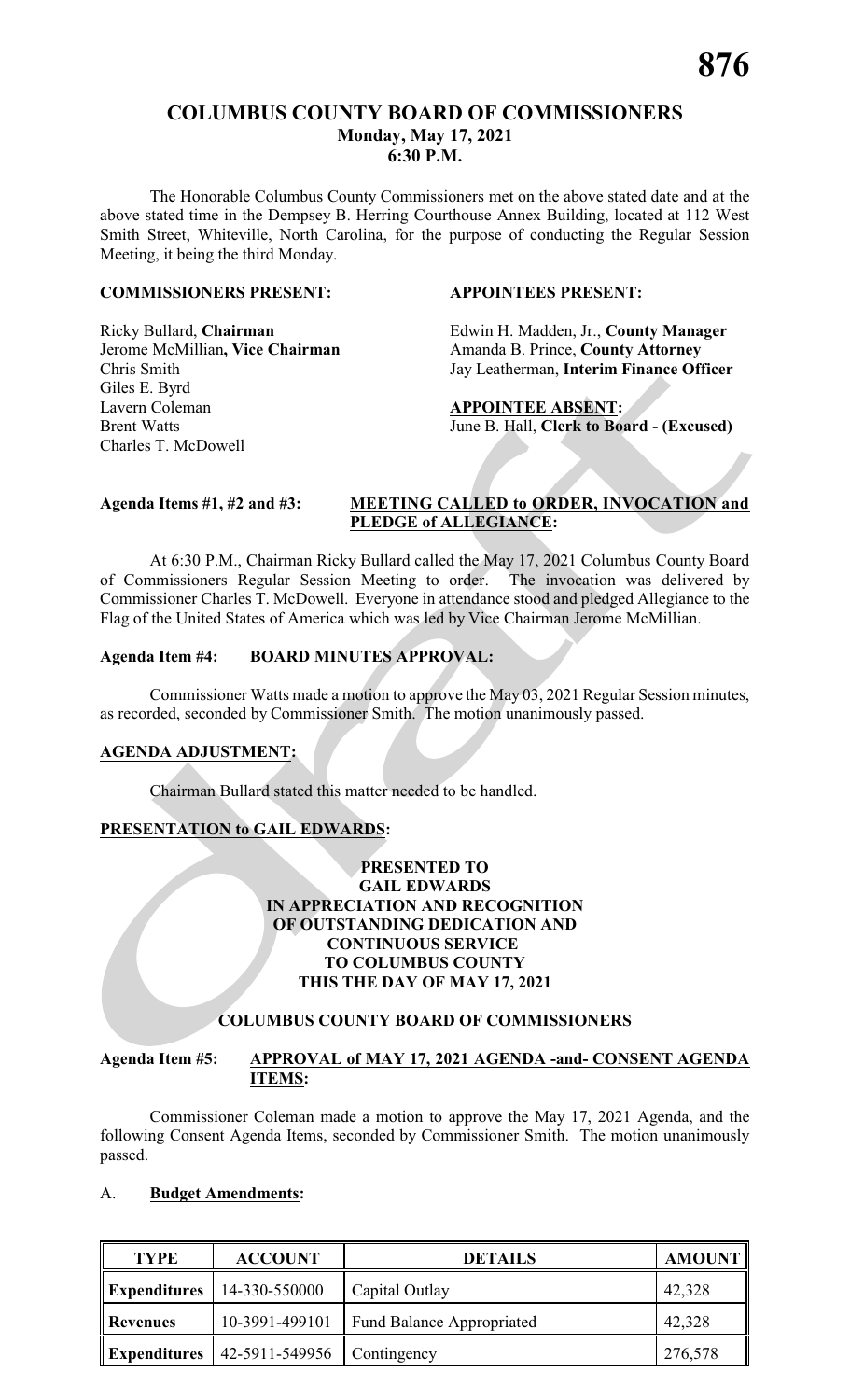| <b>TYPE</b>         | <b>ACCOUNT</b> | <b>DETAILS</b>                             | <b>AMOUNT</b> |
|---------------------|----------------|--------------------------------------------|---------------|
|                     | 10-9800-589013 | <b>Transfer to Capital Projects/Grants</b> | 3.000,000     |
| <b>Revenues</b>     | 42-3591-449120 | <b>Loan Proceeds</b>                       | (922)         |
|                     | 42-3591-449130 | <b>Needs Based Lottery Funds</b>           | 277,500       |
|                     | 42-3591-498029 | Whiteville City Schools Misc Revenue       | (333,000)     |
|                     | 42-3591-432304 | Article 44 Sales Tax Transferred from GF   | 333,000       |
|                     | 10-3991-499101 | <b>Fund Balance Appropriated</b>           | 3,000,000     |
| <b>Expenditures</b> | 10-4920-519000 | <b>Professional Services</b>               | 815           |
| <b>Revenues</b>     | 10-3491-441002 | <b>Planning Fees</b>                       | 815           |

# B. **RESOLUTION OF SUPPORT OF THE "RESILIENT COLUMBUS" COLLABORATIVE:**

# **Resolution in Support of the Mission of the Columbus County Partnership for Children**

**WHEREAS**, the Board of Commissioners for Columbus County were informed on May 3<sup>rd</sup>, 2021 by a presentation from the Columbus County Partnership for Children;

**WHEREAS**, the mission is to promote resilience in Columbus County through education and engagement of community members regarding the life-long impacts of adverse childhood experiences;

**WHEREAS**, the vision to provide the options and resources necessary for children and their families to lead healthy, happy, and productive lives;

**WHEREAS**, the Resilient Columbus Collaborative has formed committees to advance the Collaborative's goal to fulfill their vision and mission;

**WHEREAS**, the Resilient Columbus Collaborative has acquired grants to cover personnel costs in support of keeping the resiliency education and awareness agenda evolving and progressing;

**WHEREAS**, the Resilient Columbus Collaborative will provide education and training to targeted groups and the Columbus County community to build trauma awareness, coping methods, tools to reset our nervous systems and a common language among citizens;

**WHEREAS**, the Resilient Columbus Collaborative will share resources, materials and coordinate technical assistance services;

**WHEREAS**, the Resilient Columbus Collaborative will build public awareness through Resilience film screenings and community conversations on Adverse Childhood Experiences and resiliency;

**WHEREAS**, the Resilient Columbus Collaborative will continue to seek funding to support the ongoing efforts of becoming a trauma informed community in Columbus County.

**NOW, THEREFORE, BE IT RESOLVED**, we the Board of Commissioners of Columbus County do unanimously support the mission of the Resilient Columbus Collaborative.

Adopted this the 17<sup>th</sup> day of May, 2021.

**Columbus County Board of Commissioners**  /s/ Ricky Bullard, Chairman

Attested By: /s/ June Hall, Clerk to the Board of Commissioners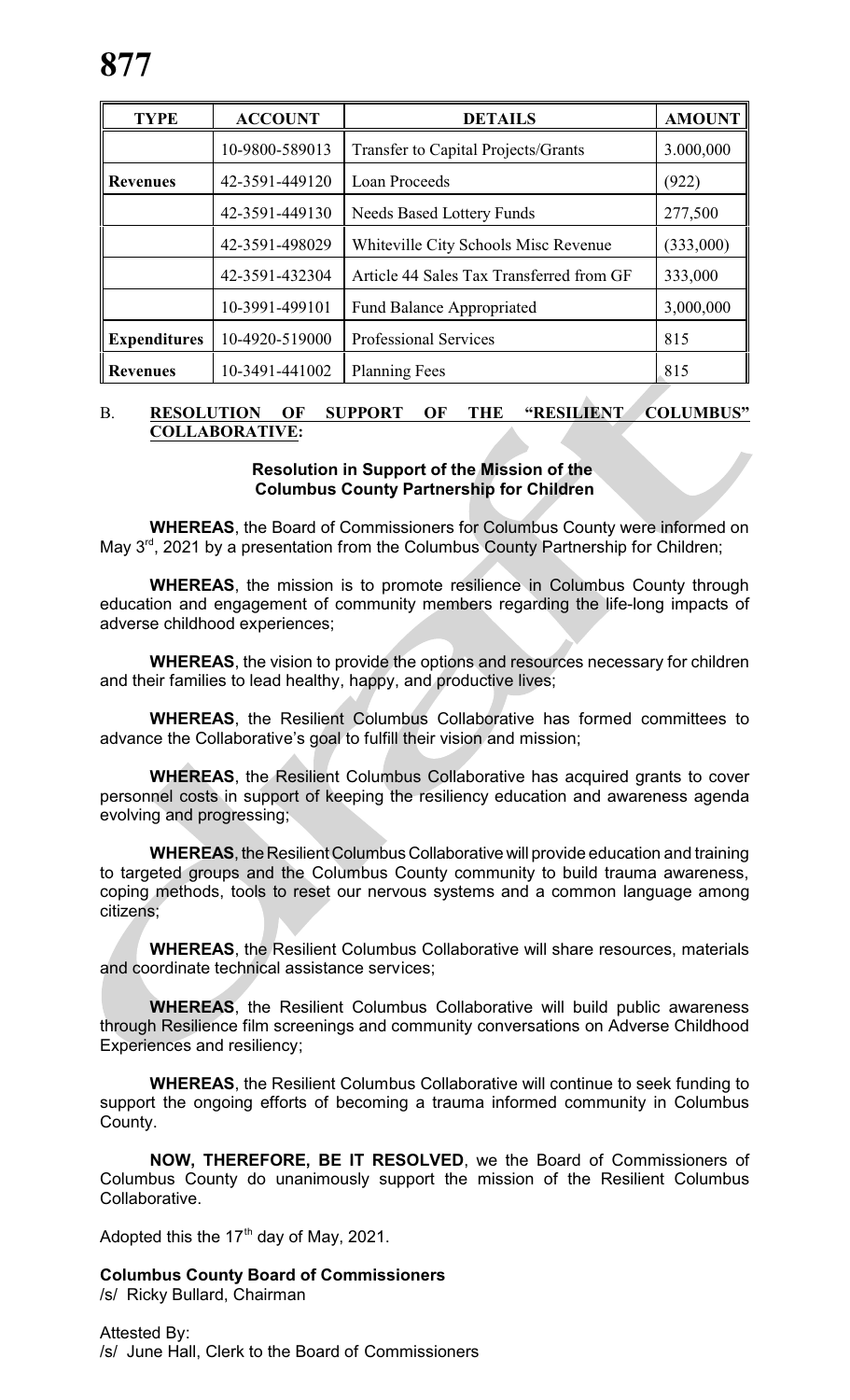#### **Agenda Item #6: PRESENTATION - PROCLAMATION of CONGRATULATIONS and APPRECIATION to DALTON DOCKERY:**

Chairman Bullard presented the following Proclamation Honoring Dalton Bernard Dockery.

## **PROCLAMATION HONORING DALTON BERNARD DOCKERY**

**WHEREAS,** Dr. Dalton Dockery began his work for Columbus County as a youth on his grandfather's farm where his parents shaped his work ethic, values and his commitment to public service;

**WHEREAS,** Dalton, began his employment with the Cooperative Extension in 1996 and while working there, earned his Ph.D. from NC A & T University in 2015, in continuance of his service to Columbus County and its citizens;

**WHEREAS,** through his work at the Cooperative Extension, Dalton has provided citizens mentorship and training, recertification classes, agricultural research and education opportunities, youth development courses and a myriad of other programs geared toward supporting Columbus County and its citizens;

**WHEREAS,** in furtherance of his commitment to Columbus County and seeking to address racial and political division within our borders started, in concert with other local leaders and clergy members, Unify Columbus to create a safe space for open dialogue of issues including skin color, education and religion;

**WHEREAS,** Dalton's philosophy of continued room for growth, evidenced by his actions to unify the county through common purpose and goodwill, is the bedrock of Unify Columbus and its mission to care for the community; and

**WHEREAS,** Dalton was honored by NC State with a 2020 Award of Excellence in Public Service.

**NOW, THEREFORE, BE IT RESOLVED,** we the Columbus County Board wish to congratulate him on his award and to commend him for his commitment to public service, his outstanding leadership ability, and his generous capacity and consideration for the well-being of his community and the citizens of Columbus County

**Adopted** this the 17th day of May, 2021.

# **COLUMBUS COUNTY BOARD OF COMMISSIONERS**

**/s/** *RICKY BULLARD* **, Chairman** */s/JEROME McMILLIAN***, Vice Chairman /s/** *CHRIS SMITH* **/s/** *GILES E. BYRD /s/ LAVERN COLEMAN /s/***/** *BRENT WATTS /s/ CHARLES T. McDOWELL* **ATTESTED BY: /s/** *EDWIN H. MADDEN, JR.***, County Manager /s/** *JUNE B. HALL***, Clerk to the Board**   */s/ AMANDA B. PRINCE***, County Attorney**

Commissioner Byrd made a motion to approve the Proclamation Honoring Dalton Bernard Dockery, seconded by Vice Chairman McMillian. The motion unanimously passed.

#### **Agenda Item#7: ADMINISTRATION - PRESENTATION of PROPOSED FY 2021/2022 OPERATING BUDGET and PUBLIC HEARING, and FIRST BUDGET WORKSHOP:**

Eddie Madden, County Manager, requested the acceptance of the Proposed FY 2021/2022 Operating Budget, the establishment of a Public Hearing for June 07, 2021, at 6:30 P.M., and a date for the first budget workshop.

# **B U D G E T M E S S A G E**

- **TO:** Ricky Bullard, Chairman Columbus County Board of Commissioners
- **FROM:** Edwin H. Madden, Jr. Columbus County Manager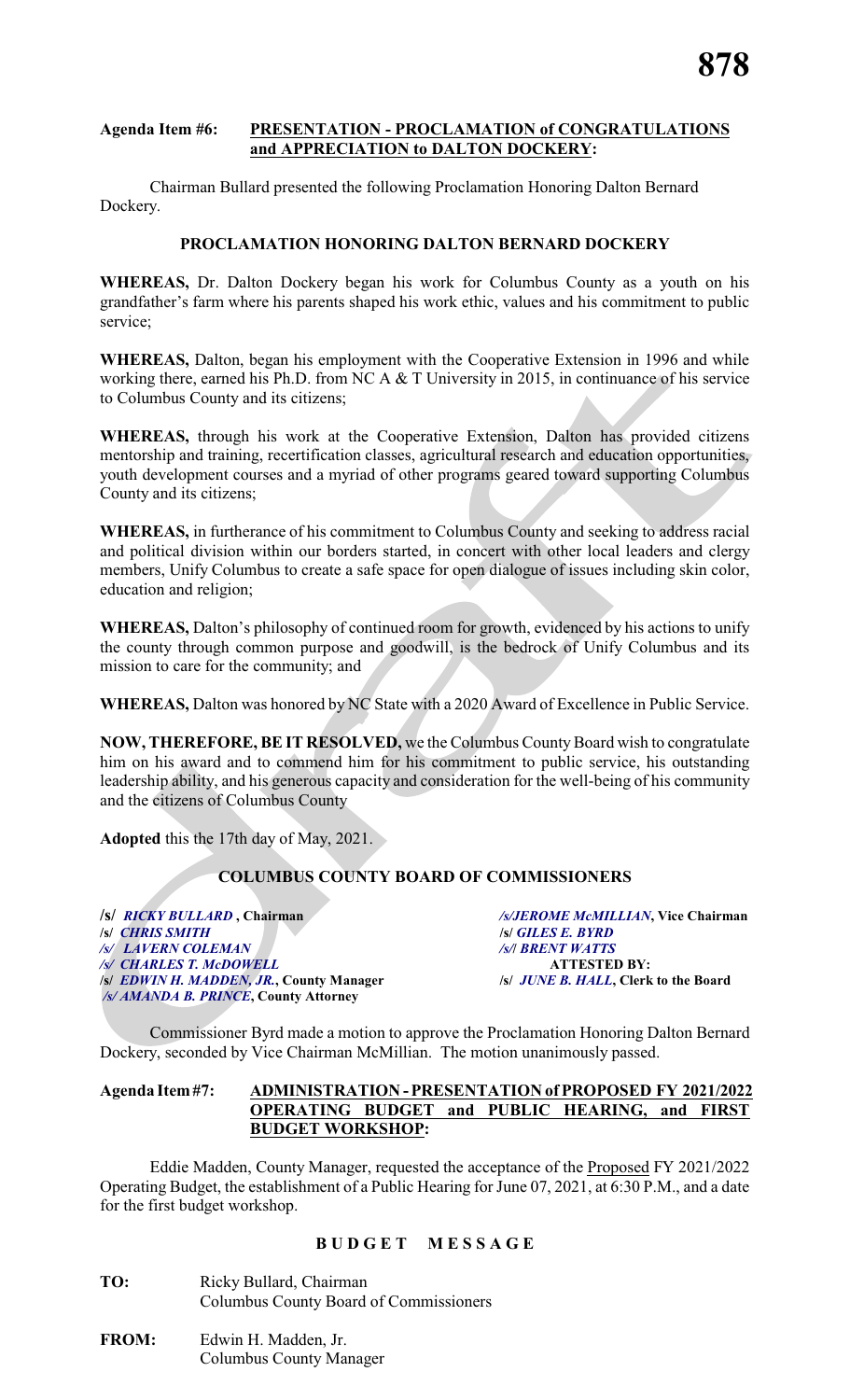# **879**

**DATE:** May 17, 2021

**RE:** Columbus County Fiscal Year 2021-2022 Budget Message

# **Overview**

In accordance with the North Carolina Budget and Fiscal Control Act, North Carolina General Statute 153A-82, I submit the Fiscal Year 2021-2022 (FY 2022) recommended annual budget for Columbus County for your review and consideration. North Carolina law states that a balanced budget must be publicly presented by June 1 and a balanced budget adopted by June 30. We are pleased to present a balanced budget without a property tax increase.

The Budget Message I am providing today is the first that I have submitted to this board since being named County Manager in late March 2021. Coming into this role midstream in the budget process has presented its challenges especially given the transitions that have occurred with the staff. Nevertheless, I am confident after listening to the various departments and providing them with multiple opportunities to contribute to the development of the budget, the recommended budget is in order and ready for the Board's review and consideration.

In planning for the upcoming fiscal year, the departmental leadership, finance team, and administration staff assessed the resources needed, based on the future goals set by the Columbus County Commissioners that were established at the annual budget retreat. This information was utilized to develop the recommended budget for FY 2022. The major themes the board established were to increase pay for all employees in order to retain and recruit top quality people, support law enforcement and public safety, increase support for our public schools and the community college, enhance the county's water, sewer, and broadband capabilities, and develop new opportunities for economic development. In my opinion, the recommended budget is the step in the right direction in addressing each of the priorities set by the board.

In planning for the upcoming fiscal year, our department leadership assessed the resources needed and that information, in conjunction with their future goals, was utilized to develop the recommended budget for FY 2022.

The recommended FY 2022 budget provides funding to maintain Columbus County's high quality services, meets the needs of the community and is fiscally responsible with taxpayer dollars during this difficult and challenging period.

# **RECOMMENDED BUDGET**

The FY 2022 recommended budget totals \$81,501,358 for all County operations. Following is the breakdown between the General Fund, Water Fund and all Other Funds:

|                        | Adopted Budget<br>FYE 6/30/2020 | <b>Adopted Budget</b><br>FYE 6/30/2021 | <b>Proposed Budget</b><br>FYE 6/30/2022 |
|------------------------|---------------------------------|----------------------------------------|-----------------------------------------|
| General Fund           | \$61,056,668                    | \$62,877,681                           | \$66,739,425                            |
| Water Fund             | \$4,002,870                     | \$3,762,416                            | \$3,691,009                             |
| Other Funds            | \$11,872,877                    | \$10,810,130                           | \$11,070,924                            |
| <b>Total All Funds</b> | \$76,932,415                    | \$77,450,227                           | \$81,501,358                            |

The total proposed budget of \$81.5 million for fiscal year ending 6/30/2022 is an increase of \$4.1 million (5.2%) over the adopted budget for fiscal year ending 6/30/2021.

#### **GENERAL FUND**

The General Fund is the main operating fund for the majority of the County operations. We have balanced the budget for FY 2022 without utilizing any funds from the Fund Balance. Following is more detailed information related to the revenue and expense budget for this fund.

#### **Revenue**

The chart below displays the categories of revenue in the FY 2022 budget with the percentage for each category.

The largest category, *Ad Valorem taxes*, generates 51% of the total revenue budget. We have budgeted \$33.75 million for the Ad Valorem taxes revenue which is an increase of 9.4% over the projected FY 2020-2021 totals.

North Carolina General Statute G.S. 159-11 requires a taxing unit to publish a revenue-neutral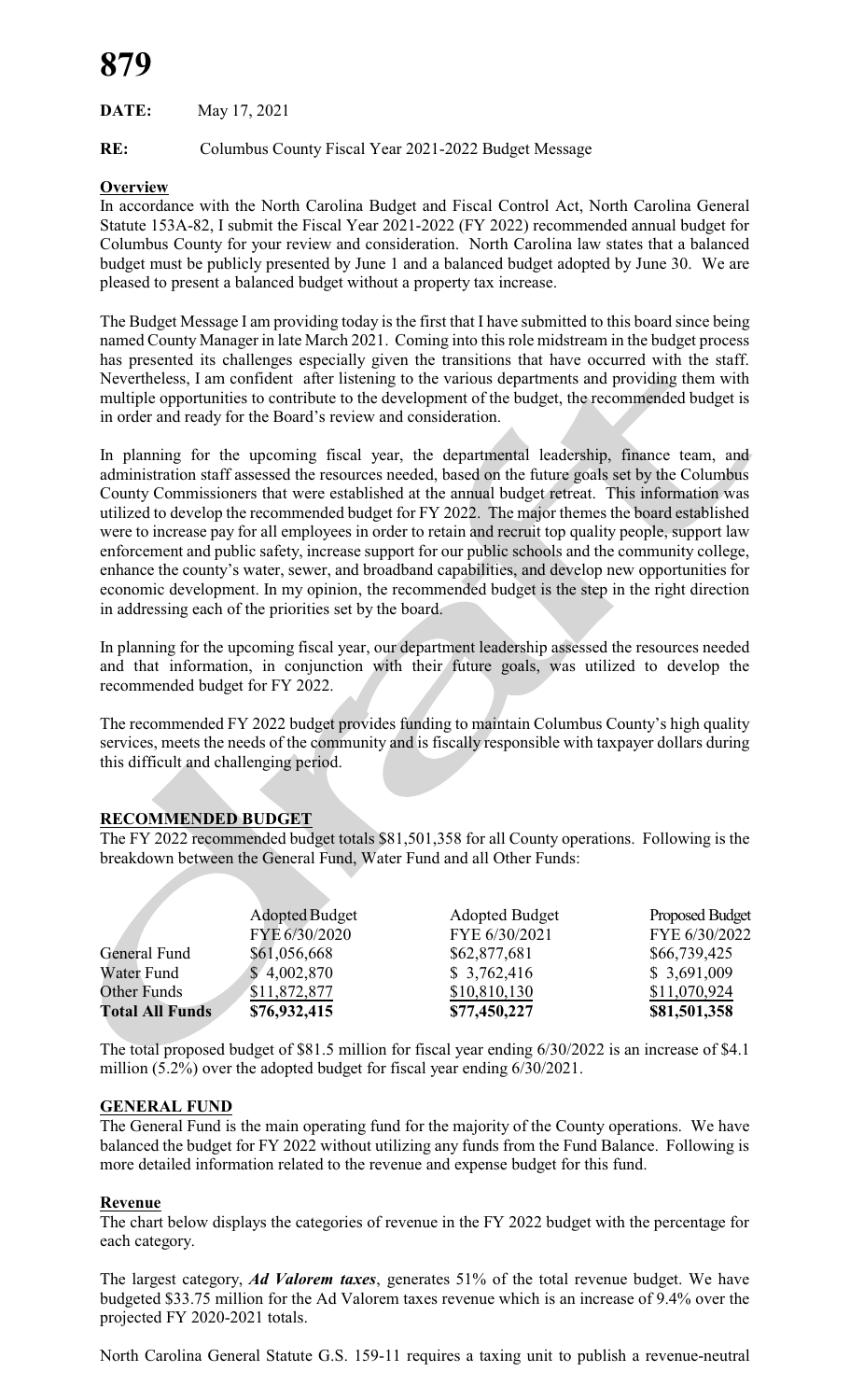property tax rate following the revaluation of its real property. This revenue-neutral rate is the rate that is estimated to produce revenue for the next fiscal year equal to the revenue that would have been produced for the next fiscal year by the current tax rate if no revaluation had occurred. Columbus County completed a revaluation of its properties in January 2021. The total valuation of all properties in Columbus County increased approximately \$545,345,069 (17%) from \$3,196,663,351 prior to the revaluation to \$3,742,008,420. Compared to our current rate of 80.5 cents per \$100 of assessed valuation the resulting revenue-neutral rate would be 69.9 cents per \$100 of assessed valuation.

The value of a penny on the tax rate is \$374,200.

Other taxes, which comprises 18% of the total budgeted revenue, is the sales tax revenue budgeted at \$11,966,105 for FY 2022, an increase of \$712,000 (6.2%) over the projected current year. We have seen a trend of growth in this tax as the population is spending more as the pandemic restraints are being reduced.

Columbus County is scheduled to receive \$10.7 million from the Federal Government under the *American Recovery Act*. We recommend utilizing \$3,265,239 of these funds towards salaries of first responders, personal protective equipment and capital expenditures related to first responders. We will provide a separate budget to the Commissioners on the proposed uses of all of the \$10.7 million.

**Sheriff's** revenue is comprised of various fees and reimbursements. Total revenue for the Sheriff's Office of \$1,932,958 is projected to increase 3.0% over last year's budget. The largest amount is \$1,158,275 for resource officers provided to schools.

*Detention Center*revenues budgeted at \$1,551,000 includes a new source for the coming fiscal year. An agreement to house prisoners through the federal inmate program has been signed and is budgeted to generate \$1,460,000 in revenue for the next fiscal year. The agreement provides \$80 per day per inmate plus additional reimbursement for transportation to court appointments. We have budgeted for 50 inmates per day although we can house up to 80 per day.

*Health Department* revenues budgeted at \$2,383,427 is a decline of 15.5% from last year's budget. The Health Department contracts with both the State and Federal government for various contracts to provide services to the public. The management of the Health Department was conservative in their projections basing them only on the contracts that they have approved from the government at this time. One of the single largest contracts is \$400,000 for school nurses. We are requesting an increase in the Environmental Health fees to be equal with surrounding counties. Following is the proposed fees with their increases:

| <b>Service</b>                  | <b>Current Fee</b>    | <b>Proposed Fee</b> |
|---------------------------------|-----------------------|---------------------|
|                                 | <b>Septic Systems</b> |                     |
| New/Expansion IP                | \$140.00              | \$200.00            |
| Re-inspection                   | \$75.00               | \$100.00            |
| Repair                          | \$75.00               | \$100.00            |
| <b>Engineered Option Permit</b> | \$64.50               | \$82.50             |
|                                 |                       |                     |
|                                 | <b>Other Services</b> |                     |
| Food Ext. Plan review           | \$100.00              | \$200.00            |
| Public Pool Permit              | \$100.00              | \$200.00            |
| <b>Tattoo Artist</b>            | \$200.00              | \$225.00            |

The increase in fees is projected to add additional revenue of \$78,433 to the General Fund budget.

*Social Services* programs are funded by various State contracts. The budget for these various programs for FY 2022 is \$6,798,170, a 5% decrease from the previous year's budget. The management, being conservative in their revenue budget, was basing the projections on the contracts that have been approved to date.

*Aging* department has budgeted \$2,060,658 in revenues for FY 2022. The department's revenue is derived from Federal Grants and State programs to provide services to the aging community. The revenue budget for FY 2022 is 13% lower than the budget for the previous year. Their projections are based on information provided by the Federal and State government.

*Miscellaneous* revenue consists of all of the remaining sources in the General Fund not detailed above. The table below details the larger amounts in the miscellaneous revenue: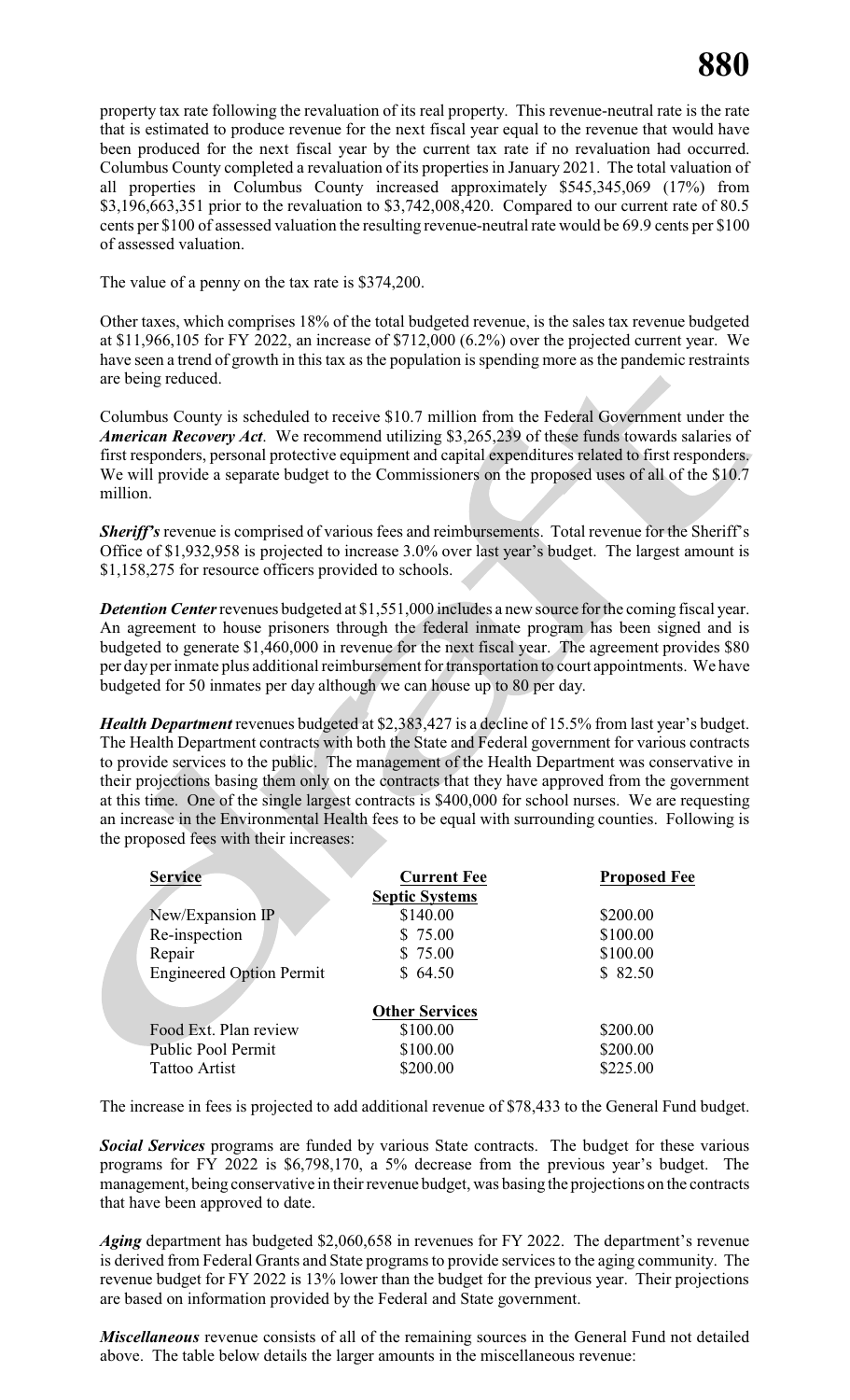| <b>Description</b>              | <b>FY 2020</b> | <b>FY 2021</b> | <b>FY 2022</b> |
|---------------------------------|----------------|----------------|----------------|
| <b>Investment Earnings</b>      | \$809,079      | \$300,000      | \$600,000      |
| Airport (fuel sales)            | 448,034        | 588,500        | 538,500        |
| Register of Deeds fees          | 441,330        | 299,680        | 377,000        |
| Inspection fees                 | 391,336        | 432,000        | 370,000        |
| Education (fines & forfeitures) | 222,379        | 261,000        | 286,000        |
| Library fees                    | 172,005        | 208,319        | 171,000        |
| Rent                            | 114,991        | 115,719        | 115,719        |
| Other revenue                   | 563,186        | 535,205        | 576,383        |
| <b>TOTAL</b>                    | \$3,162,340    | \$2,740,423    | \$3,034,602    |

The total budgeted miscellaneous revenue for FY 2022 is \$3,034,602, which is a 10.7% increase over FY 2021 budget.

#### **Expenditures**

Total General Fund expenses of \$66,739,425 budgeted for FY 2022 are projected to increase over FY 2021 budget by \$3,861,744 (6.1%).

The graph below summarizes the expenses by categories of the County. Each category is compared for the last three years budgeted. The largest category is salaries followed by Education. The salaries have increased along with the benefits over the past three years. The majority of other categories have remained fairly constant over the past three years.

**Salaries** – Total salaries budgeted for FY 2022 increased 14.1% from FY 2021 budget. The budget for FY 2022 includes a Cost of Living adjustment (COLA) of 7% for all employees. Each 1% of COLA increase equals \$260,000 including benefits. Fifteen new full-time positions and two part-time positions have been included in the budget for a total cost of \$613,668.

**Benefits** – The total benefits budgeted equal 36.6% of total salaries. The budget for FY 2022 includes a 5% increase in health benefit costs for the last six months of the fiscal year. The retirement contribution has increased 11.1% from last year, increasing from 10.24% to 11.44% of payroll for all employees except law enforcement. The retirement contribution for law enforcement increased from 10.84% of salaries to 12.04%. The life and disability insurance expense increases as this is based on total payroll. The higher the total payroll, the higher the total expense for this insurance. There were no other changes in benefits.

**Supplies and other** – Total supplies and other expenses budgeted for FY 2022 of \$5,179,838 increased 2.8% from FY 2021 budget.

**Education** – The education budget represents current operating expenses and capital improvement requests that will be funded to Columbus CountySchools, Whiteville CitySchools and Southeastern Community College. The total includes debt service payments for Whiteville City Schools and Columbus County Schools related to debt incurred for their capital projects.

**Miscellaneous** – This expense includes insurance, several fees passed through to the State and other expenses that did not fit the description of any other categories.

The pie chart below provides the FY 2022 percentage of expense by functions. Following will be a detailed explanation of what departments are included in each function and their expenses

|                                 | <b>Budget</b>  | <b>Budget</b> | <b>Budget</b> |
|---------------------------------|----------------|---------------|---------------|
| <b>Function</b>                 | <b>FY 2020</b> | FY 2021       | FY 2022       |
| General Government              | \$8,445,486    | \$7,767,140   | \$8,731,710   |
| <b>Public Safety</b>            | \$13,355,179   | \$13,844,165  | \$16,529,542  |
| Economic & Physical Development | \$1,904,197    | \$1,915,021   | \$1,934,126   |
| Human Services                  | \$19,373,965   | \$19,537,879  | \$19,304,685  |
| Cultural & Recreational         | \$1,991,721    | \$2,057,162   | \$2,227,113   |
| Education                       | \$14,026,952   | \$15,062,620  | \$14,540,170  |
| Special Appropriations          | \$1,170,755    | \$1,051,732   | \$1,196,618   |
| Debt Service                    | 788,433        | \$1,641,962   | \$2,275,461   |
| <b>TOTAL</b>                    | \$61,056,688   | \$62,877,681  | \$66,739,425  |

The cost of living adjustment for salaries (COLA) will be included in each department expense budget for FY 2022. Prior years this adjustment was listed in total in a non-departmental expense department. Therefore, the total expenses budgeted in each department may be higher than prior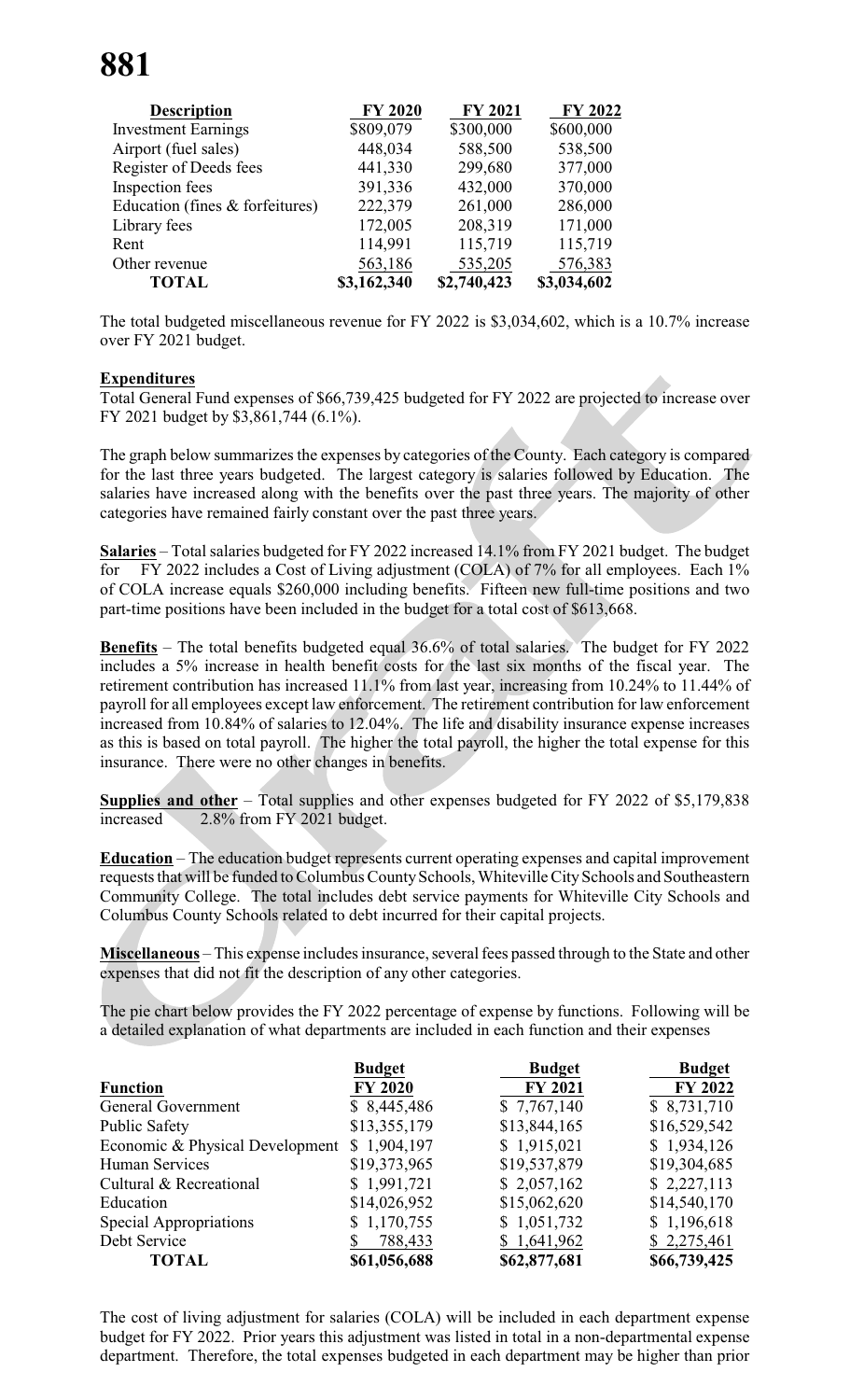year's budget. The detail following will list each department that is included in the functional expense along with any significant changes in their ongoing expenses for the FY 2022 budget.

### **General Government**

*Governing Body* – For FY 2022, expense for 50% (\$20,000) of the new shared Administrative Support Specialist position with the Legal Department and \$45,000 for contract attorney fees was added to the budget.

*Administration* – A new position, Assistant County Manager, is included in the FY 2022 budget. If approved by the board, the position would advise the County Manager on matters pertaining to the departments of Maintenance/Facilities, EMS/Fire/911, Building Inspections, Parks and Recreation, Planning, Transportation, Soil and Water Conservation, and Safety. Funding for the position is derived from the combining of other positions and job duties within the organization.

In addition, the budget includes the promotion of the current Assistant to the County Manager to the position of Senior Advisor to County Manager. This position would advise the County Manager on the departments of HUD, the Department of Aging, Cooperative Extension, Library, MIS, Public Utilities/Solid Waste, and Veterans Services.

In addition to overseeing the office of Administration, including the positions mentioned above, the County Manager would be directly involved with overseeing the Finance office, Airport, Economic Development, Health Department, Department of Social Services, and the Tax Administration office.

By creating the two positions in the budget and by dividing responsibilities, more assistance and oversight of the various departments will occur bringing about a more efficient and effective organization.

*Personnel* – Besides the ongoing expenses in the department, \$7,000 has been included in the FY 2022 budget for an outside agency to review and update the personnel policies.

*Purchasing and Safety* – No new expenses are included in this department for next year.

*Finance* – Additional expenses in this department include moving \$39,500 for audit fees and \$25,000 for outside consultants from Professional Services department. This will place the expenses in a more specific appropriate department.

*Tax Administration* – Included \$300,000 in capital spending for new tax software in FY 2022 to replace the current system that is 36 years old and no longer supported.

*Legal* - \$25,000 was moved from the Professional Services department to this department for outside attorney services and 50% of the new shared Administrative Support Specialist position (\$20,000) was included for next fiscal year.

*Elections* – Part-time salaries for FY 2022 of \$179,916 are \$80,409 higher (80.8%) than FY 2021 budget. This increase is based on the trend of the actual expense over the past couple of years. Actual part-time salaries in FY 2020 was \$167,400 and projected for FY 2021 at \$185,000. The Director is in the process of filling two full-time clerical positions that have been approved and unfilled most of the current fiscal year. All other line item expenses are approximately the same amount as prior years.

*Register of Deeds* – No new positions or significant additional expenses from the current fiscal year are projected for this department.

*Non-departmental* – This department included the COLA with benefits in previous budget years. This year we have expensed the COLA budget with benefits to each individual department. Other expenses budgeted in this department for FY 2022 are Unemployment Insurance \$18,500, Professional Liability and property insurance \$725,000 (increase of 10% or \$66,650 over FY 2021 budget) and \$750,000 for Economic Development incentives and grants.

*Management Information Systems* - Similar expenses budgeted for FY 2022 as was budgeted for FY 2021.

*Central Garage* – Similar expenses budgeted for FY 2022 as was budgeted for FY 2021.

*Public Buildings* – This category consists of the following buildings: Court facilities,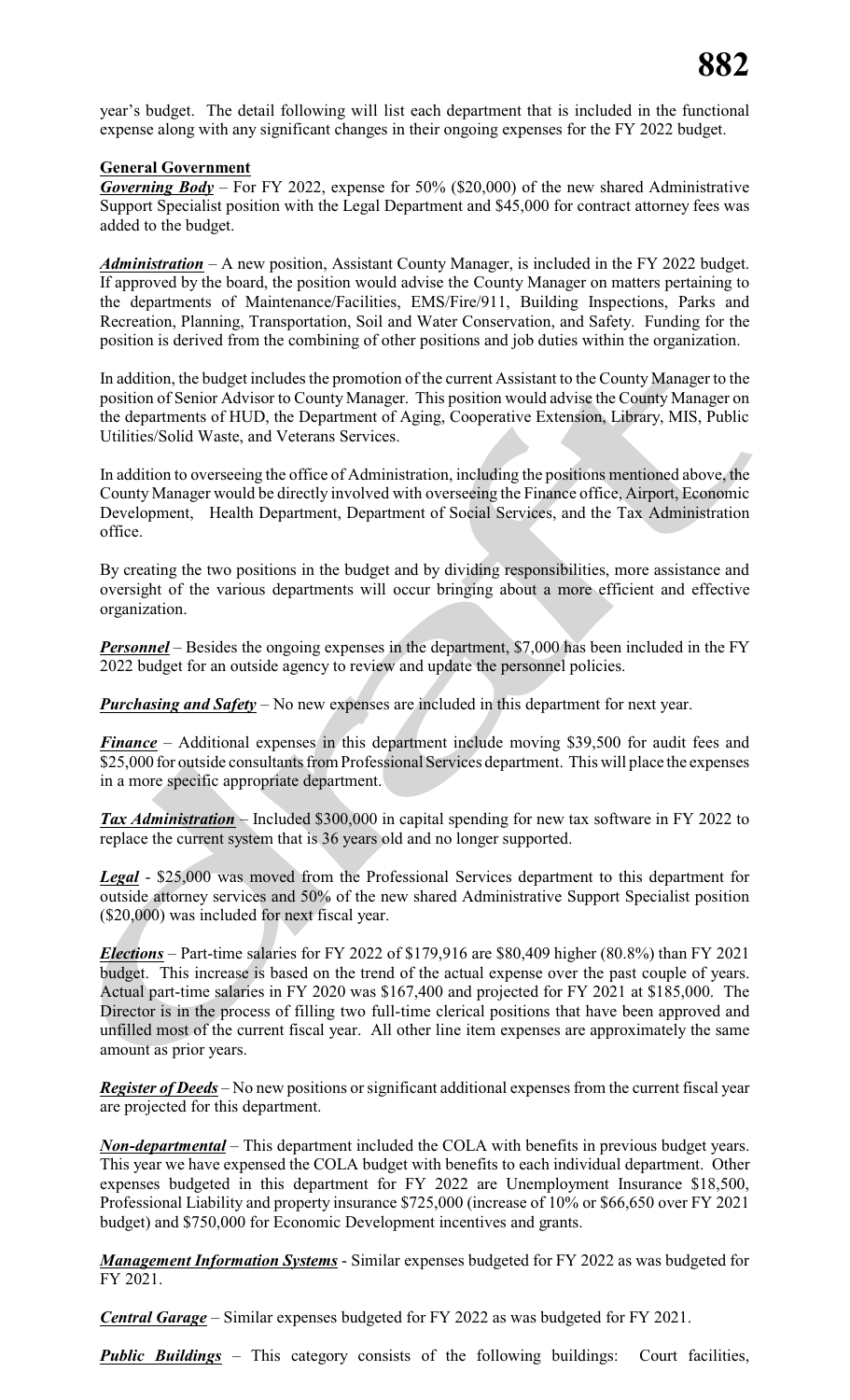Administrative building, Department of Social Services building, Senior Centers, Miller (Health Department) building, Soil and Conservation building, Publicly Owned Treatment Water facility, BB&T complex and four school buildings.

The BB&T complex along with the four school buildings are new additions that will be budgeted in FY 2022. These new additions budgets total \$273,085 for FY 2022. The budgets include 2 full time housekeeping staff and one full time maintenance staff, utilities, maintenance and repairs and \$60,000 capital expense for a new roof on the Guideway School.

#### **Capital expenses budgeted for FY 2022 for other buildings are:**

| DSS building                 | replace some floor covering \$30,000; upgrade security<br>cameras \$8,000, upgrade roof \$2,500.                                                                                                                                                           |
|------------------------------|------------------------------------------------------------------------------------------------------------------------------------------------------------------------------------------------------------------------------------------------------------|
| Administrative               | ADA compliant elevator \$30,000 and upgrade security                                                                                                                                                                                                       |
| cameras                      | \$4,000.                                                                                                                                                                                                                                                   |
| Senior Centers -<br>\$7,000. | install doorway inside building \$3,000 and upgrade security cameras                                                                                                                                                                                       |
| Soil & Conservation          | replace HVAC \$17,340 and upgrade security system \$10,000.                                                                                                                                                                                                |
| Other buildings              | for Library replace HVAC \$6,000 and security upgrade<br>\$8,000; upgrade security system for Veteran's office \$8,000;<br>upgrade security system for Elections storage building<br>\$12,000; and purchase new truck to replace two old ones<br>\$22,000. |

The maintenance employee's salaries and benefits along with other expenses in the maintenance department, utilities, supplies, gas, etc., are included in this category. There are no significant changes in the FY 2022 budget compared to the FY 2021 budget.

# **Public Safety**

*Sheriff* – The Sheriff's budget for FY 2022 is \$737,635 or 9.7% higher than FY 2021. The largest expense in their budget is for salaries and benefits. Included in the FY 2022 budget in addition to the COLA, is the addition of 9 new full-time positions totaling \$394,846 in salaries, 5 to work on the East end of the County and 4 to cover other areas. Capital requests for the Sheriff's Office is \$691,068 for 12 new police vehicles and \$7,421 for a drone. Departmental supplies, uniforms and other expenses have increased for existing and new staff. Gas for vehicles is budgeted to increase \$75,000 (37%) over last year's budget for both additional vehicles and increase in projected gas prices. Special Services expense is budgeted to increase from \$50,000 in FY 2021 to \$100,000 in FY 2022. This is the money that is used to purchase illegal drugs in undercover operations.

*Sheriff's Office Grants* – Includes expenditures for the Governors Highway Safety Grant and Sheriff Office grants. Budgeted expenses for FY 2022 for the Governors Highway Safety Grant are approximately the same as FY 2021 budget with the exception of Capital items which decreased \$94,000 in FY 2022. The Sheriff Office grants increased in FY 2022 with the budget of \$22,461 for Water Rescue.

*Detention Center* – FY 2022 budgeted expenses of \$5,061,114 increased \$1,535,204 (43.5%) over FY 2021 budget. Five full time and six part time deputies were moved from the Sheriff's budget to the Detention Center budget. These 11 employees are working at the courthouse and their salary totals \$381,000. A capital expenditure of \$240,000 for perimeter fencing is in the FY 2022 budget. Additional increases in medical expense for inmates, food and departmental supplies are included in preparation of receiving the additional 50 inmates from other counties. These additional inmates will generate \$1.5 million in additional revenue.

*EMS Medical Director* – Same budgeted expenses of \$15,350 for FY 2022 as was budgeted for FY 2021.

*Emergency Services* – FY 2022 budgeted total is \$1,697,904 for this service. Except for the COLA increase for salaries all other expenses are close to last year's amounts.

*Fire Marshal* - Similar expenses budgeted for FY 2022 as was budgeted for FY 2021.

*Animal Control* – The FY 2022 budget of \$760,056 is an increase of \$388,291 (104%) over the FY 2021 budget. After a review and inspection by the state, staffing and supplies will need to be increased to meet their regulations. Two part time positions will be upgraded to one full time position. Supplies needed to be added or replaced are dog and cat traps, catch poles, cat grabbers,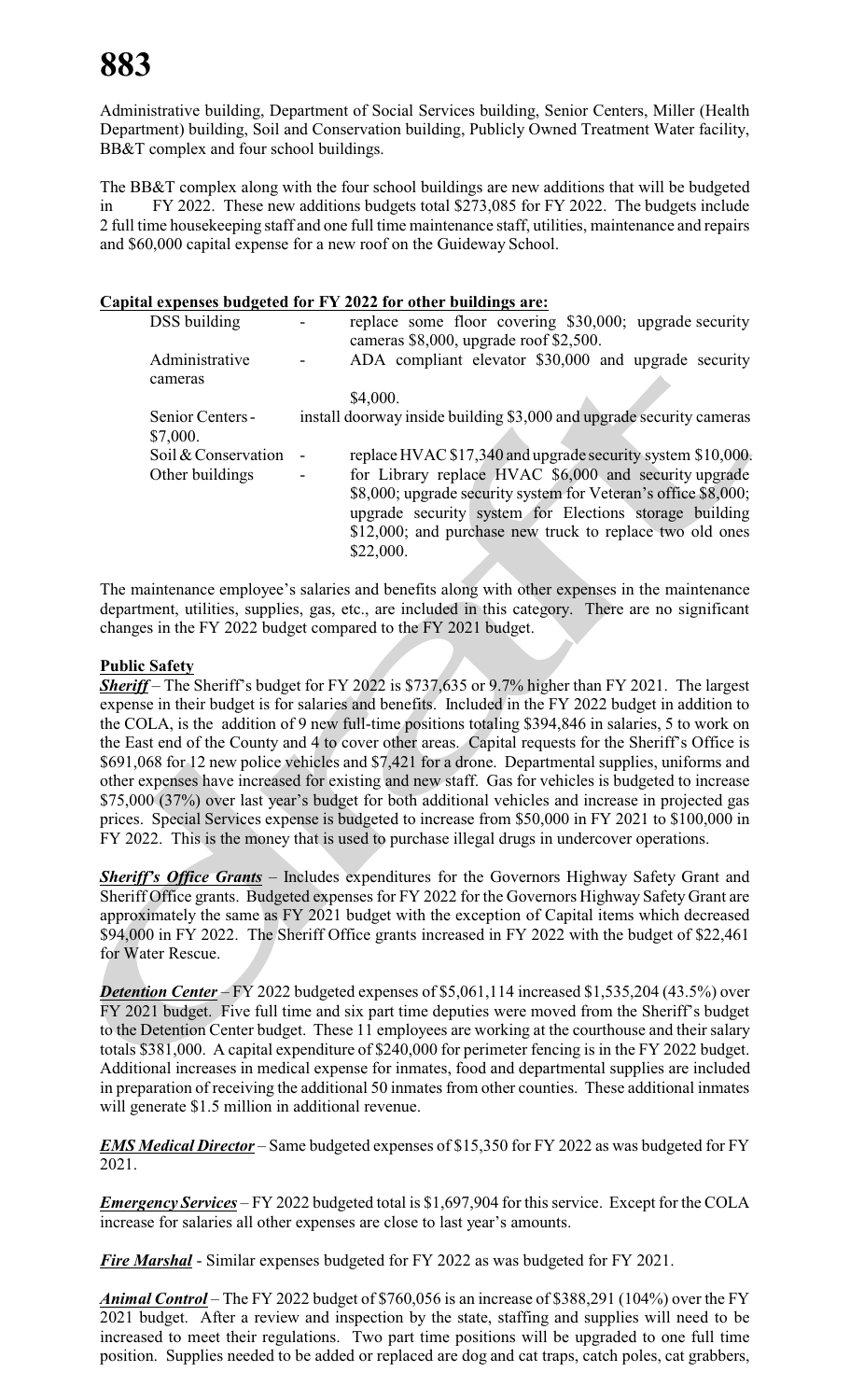snake poles, flashlights, computer equipment and pressure washers. Increased expense for dog and cat food along with increased fees for veterinary care were budgeted. Add or replace radios used by the staff and repair dog and cat kennels is included in the budget.

*Building Inspections* - Similar expenses budgeted for FY 2022 as was budgeted for FY 2021.

## **Economic and Physical Development**

*Airport* – Total budgeted expenses for FY 2022 is \$615,728, compared to FY 2021 budget of \$655,234. The largest expense item in the airport budget is aviation fuel purchased for resale. \$425,000 was budgeted for aviation fuel in FY 2022, compared to \$442,000 for FY 2021. This decrease in budget of \$17,000 (-3.2%) is based on lower sales incurred during the current fiscal year. All other expense items in the budget for FY 2022 are comparable in amounts to the FY 2021 budget.

*Planning* – FY 2022 budget includes a new part-time position for planning and code enforcement. All other expenses are approximate to last year's budget.

*Economic Development* - FY 2022 budget excluding the COLA increased 8% over FY 2021. The largest single line item expense except for salaries and benefits is for marketing which increased \$5,600 (22.4%) over FY 2021.

*Cooperative Extension* – FY 2022 budget of \$525,472 is \$5,154 under the FY 2021 budget. The largest line item is contracts which is budgeted for \$465,361. The contracts is the amount the County reimburses North Carolina State University for the staff who provide the services in the County. This amount increased 3.4% over the previous fiscal year budget.

*Soil Conservation* – FY 2022 budget of \$242,298 includes \$14,560 for a new part-time position. All other line item expenses are budgeted similar to the previous year with the reduction in capital outlay of \$20,851.

*Minor Home Repairs* – This service is provided by the Aging Department. FY 2022 budget of \$70,000 is the same amount budgeted for the past several fiscal years.

#### **Human Services**

*Health Department* – Provides various services under many programs which are funded by Federal, State and local monies. Following is the list of the different programs with a description of the services provided to Columbus County residents. The budgeted amounts for the various programs is based on expected reimbursements from Federal and State programs along with County appropriations.

**Health Promotion** is budgeted for \$314,472 for FY 2022, which is a reduction of \$20,137 from the FY 2021 budget. A Health Educator is employed to work with the citizens to promote health improvement. Adult immunizations (including annual flu) are provided from this program. Funding for these services is received from Medicaid, Medicare, personal insurance and local match.

**Cooperative Health** provides the School Nurse program for which we will receive \$400,000 from the State. The administrative services to operate the Health Department are covered in this cost center. We receive \$115,930 from the State towards these expenses. County money is utilized to cover the balance of the expenses. The total budgeted for this cost center for FY 2022 is \$1,619,734, which is an increase of \$52,160 (3.3%).

**Infant Mortality Reduction Grant** is 100% funded by a State grant. The services provided by a family nurse to high risk pregnancies and education to prevent infant mortality. The budgeted FY 2022 of \$64,282 is \$1,627 lower than FY 2021 budget.

**Bioterrorism Health** is a State mandated program funded by 90% State appropriations and 10% local match. The FY 2022 budget is \$42,541, a \$500 increase over FY 2021 budget. This program covers supplies and education for any potential hazard event.

**Communicable Disease Aids-TB** is a State mandated program with some local funding. The FY 2022 budget of \$222,474 is a \$3,599 (1.6%) increase over the FY 2021 budget.

**COLPO Clinic** is a program for women's health. Colposcopies are performed in the office for women who have no health insurance. The equipment has been purchased by grant money and the program services are funded by Medicaid and local match. The FY 2022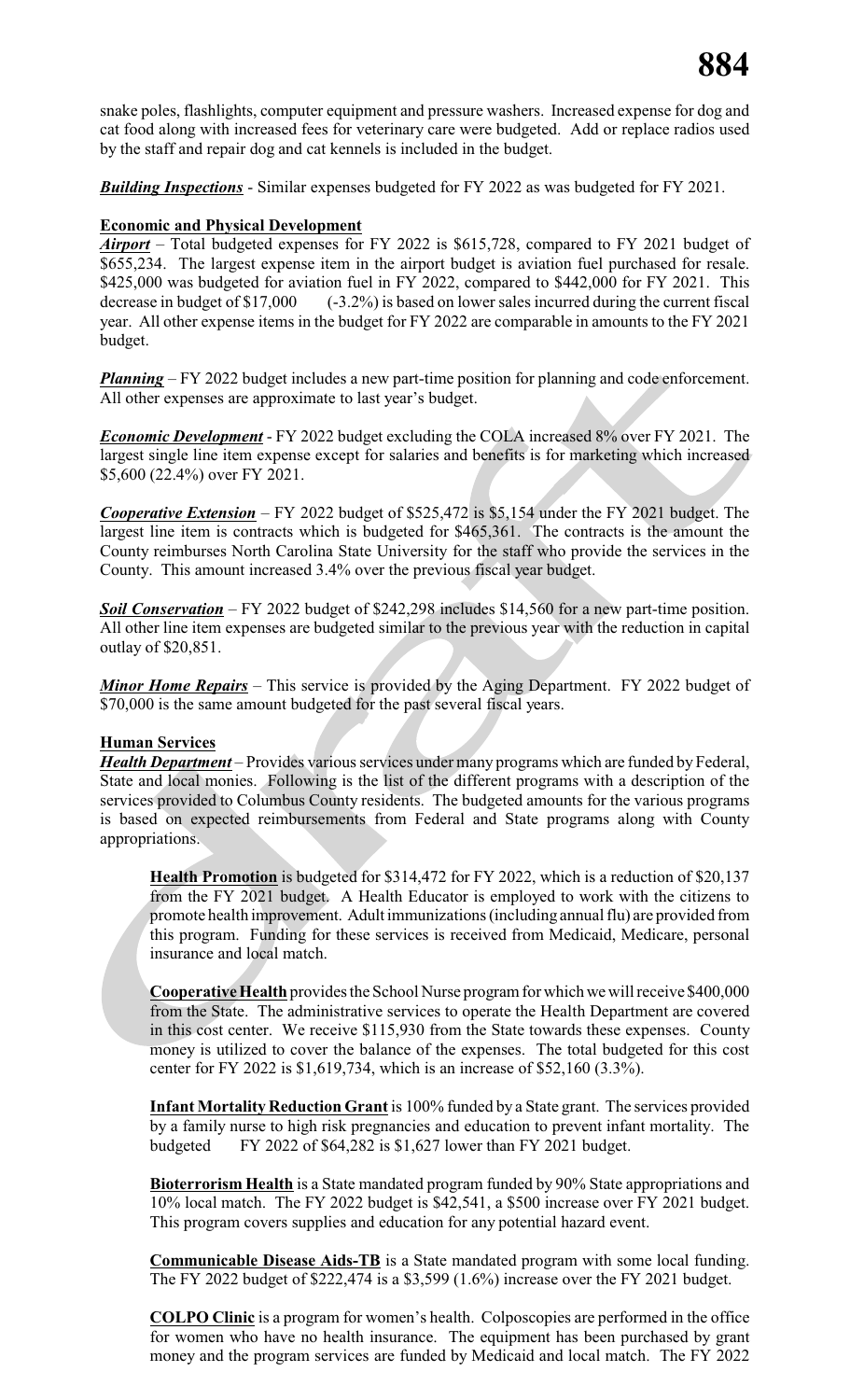budget is \$29,777, an increase of \$4,781 (19.1%) over the FY 2021 budget.

**Family Planning** is a State mandated program that is funded by Medicaid, personal insurance and County funds. This program provides birth control supplies and information to low income women of child bearing age. This program is one of the larger programs provided by the Health Department with a FY 2022 budget of \$501,947. This is a decrease of \$50,613 (9.2%) from the FY 2021 budget.

**Immunization** is a State mandated program providing children with immunizations for flu and other vaccinations. The program is funded by Medicaid. The FY 2022 budget of \$45,387 is a decrease of \$10,458 (18.3%) from the FY 2021 budget.

**Child Services Coordination** is a program reimbursed by Medicaid to provide health services to small and infant children. The FY 2022 budget of \$152,295 is an increase of \$13,496 (9.7%) over FY 2021 budget.

**Child Healthcare** is a State mandated program to provide well care visits to children from low income families. Reimbursement for this program is received from Medicaid, private insurance and County funds. The FY 2022 budget of \$239,845 is \$24,900 (-9.4%) lower than the FY 2021 budget.

**Maternal Health** is a State mandated program that provides healthcare for pregnant women who have no payer source or are low income. Reimbursement is received from Medicaid, State programs and County appropriations. The FY 2022 budget of \$345,731, is a decrease of \$123,139 (-26.3%) from the FY 2021 budget.

**WIC** provides vouchers for food for low income women and infant children. This program is 100% funded by Federal funds. The FY 2022 budget of \$322,516 is a decrease of \$3,967 (-1.2%) from the FY 2021 budget.

**Dental** program goes to local schools and provides services to children who have no dental coverage. It is funded by Medicaid and County appropriations. The FY 2022 budget of 296,248 is a decrease of \$91,656 (-23.7%) from the FY 2021 budget.

**Maternal Case Work** is fully funded by Medicaid to provide services to child bearing women in Columbus County. The FY 2022 budget of \$207,302 is similar to the FY 2021 budget.

**Environmental Health** is a State mandated program that places septic systems and wells on site according to the laws of NC for residential and commercial customers in the County. Also inspects local restaurants, nursing homes, hotels, and bed and breakfasts according to the State law. It utilizes permit and inspection fees to cover the cost of service along with additional appropriations from the County. The FY 2022 budget of \$392,747 is an increase of \$39,404 (11.2%) over the FY 2021 budget.

**Comp Breast Screening** is 100% funded by the State to perform breast screenings for low income individuals. The FY 2022 budget of \$15,562 is similar to the FY 2021 budget of \$15,278.

**Communicable Disease STD Drug** is a State funded program to purchase STD drugs. The FY 2022 budget of \$3,000 is the same amount as last fiscal year's budget.

**Other Health Services** provides all other women's health services including pregnancy testing that does not fall in any of the above programs. Reimbursement is from the Medicaid program and County appropriations. The FY 2022 budget of \$41,895 compares to the FY 2021 budget of \$42,272.

**Teen Pregnancy Prevention** is a grant-funded program that teaches teens the required NC comprehensive sex education course. The program is funded by the grant and a County in-kind match. The FY 2022 budget of \$100,000 is the same as the FY 2021 budget.

The Health Department total budgeted expenses for FY 2022 are \$4,960,857, which is a reduction of \$225,635 (-4.4%) from the FY 2021 budget. The Medicaid program is considering changes to their payment systems to providers that would move some of the current expenses to physician offices, and out of our Health Department.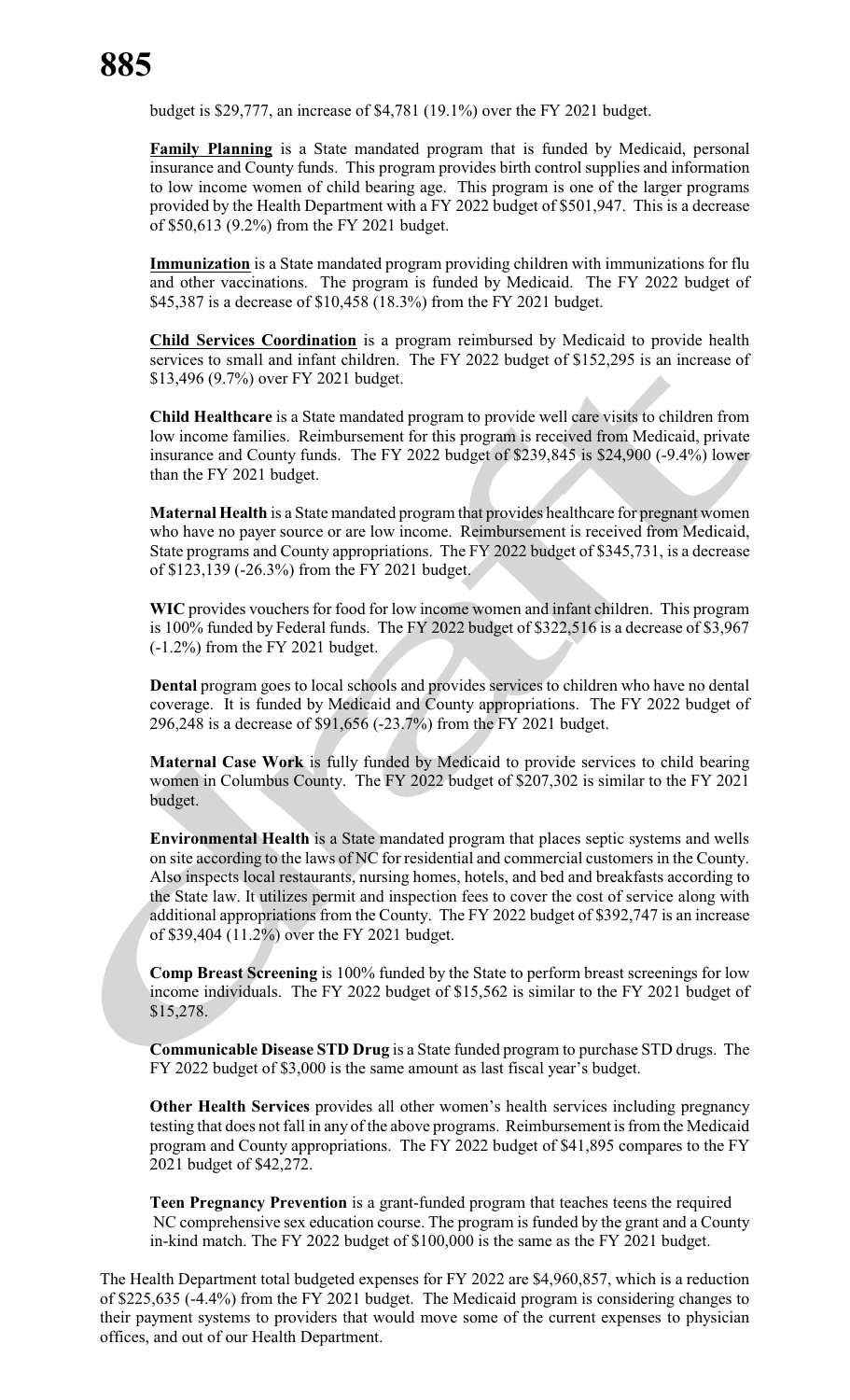*Social Services* – Provides the following services to the citizens of Columbus County:

*Food Stamp* benefits that are federally reimbursed.

*Work First Block Grant program* assists individuals in locating and obtaining employment, transportation to the work site, assists clients that are considered within poverty level with eligible expenses to keep them employed and their families in place. This program is federally funded. The County is also required to spend approximately \$771,000 to meet the requirements of the Work First program as well as payment for Work First staff salary and benefits.

*Child Support Program* for all appropriate families in the County.

*Energy assistance* to low income individuals funded by State and Federal monies.

*Day Care Workers* are funded by a portion of reimbursement from federal sources.

*Foster Care program* of placing the children in homes and reimbursing for their living expenses.

*Transportation for Medicaid* recipients to medical appointments and possible lodging if necessary.

Many of the programs receive both Federal and State funds for providing the services. The FY 2022 total budget for Social Services is \$11,325,653. This represents an increase of \$326,099 (3%) over the FY 2021 budget.

*Veteran Services* assists Columbus County veterans in filing their claims to the Veterans Administration for compensation, healthcare benefits, education and any other benefits available to veterans. The FY 2022 budget of \$159,489 is an increase of \$12,054 (8.2%) over FY 2021 budget. Per the geographic distribution provided by the Veterans Association, approximately 3800 veterans in Columbus County received compensation and other benefits from the VA in FY 2019 totaling \$43,953,000, an average of \$11,566 per veteran.

*Aging* - Provides various services to the elderly residents of Columbus County. The following list of services are funded by State grants and local appropriations in resident's homes and at various public sites.

**Information/Case Assistance** is funded with monies from the State Home CommunityCare Block Grant and a 10% County match. Staff provide information and assistance to elderly for home ramps, rails and other features to assist mobility at the home. Ensure, a liquid nutrition, is sold to the elderly at cost along with medication assistance provided by the staff to the residents. The FY 2022 budget for this service is \$207,727, a decrease of \$6,000 from FY 2021 budget.

**Personal Care Services** is funded by State grants and the Medicaid program. In home services is provided by CNA's to low income senior citizens. The FY 2022 budget for this service is \$292,357, a decrease of \$22,892 (-7.3%) from the FY 2021 budget.

**Community Alternative Program** provides staff to manage the care of a senior family member by other family members or neighbors. State grant, and primarily Medicaid, provide funding for this service. The FY 2022 budget of \$794,177 is a decrease of \$155,773 (-16.4%) from the FY 2021 budget.

**Chore Title III B Title XX** is largely Medicare funded with \$7,000 funded from the State and the County appropriations of \$700. This service is provided byCNA's at different hours and different levels of care in the homes of the elderly. The FY 2022 budget of \$332,871 is an increase of \$3,179 (1%) over FY 2021 budget.

**Congregate Nutrition** is the expense funded by State monies to provide food to the senior citizens at the area senior centers. The FY 2022 budget of \$273,646 is an increase of \$10,073 (3.8%) over FY 2021.

**Home delivered meals** is a program funded by State grants. The FY 2022 budget of \$159,104 is a decrease of \$33,508 (-17.4%) from the FY 2021 budget.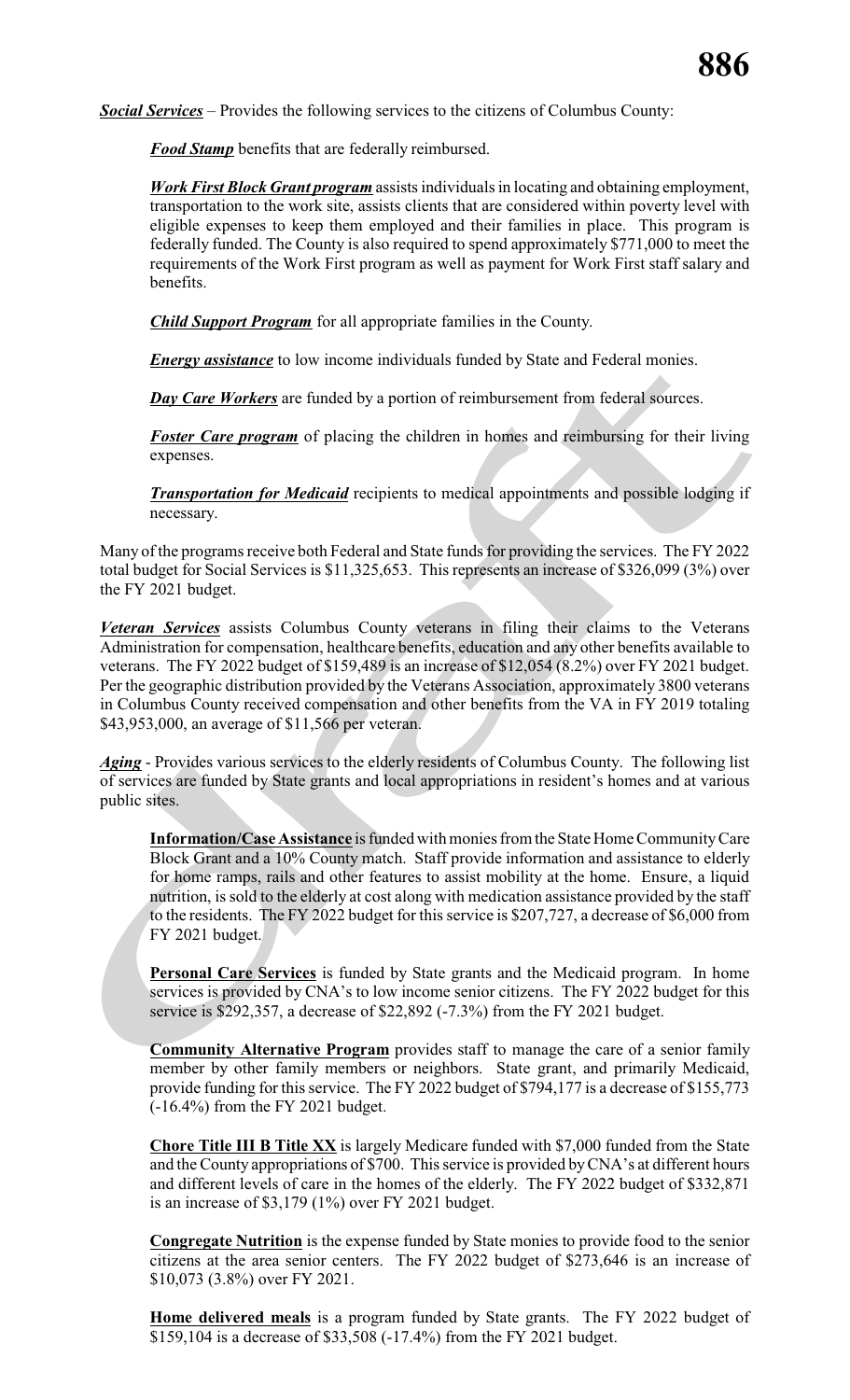**Titles IIIB & C Cares Act Grant and the Family Caregivers Support Program** provides nutrition and information to senior citizens. The FY 2022 budget of \$89,592 represents the remaining Cares Act money that needs to be spent by December 2021.

The total FY 2022 Aging budget for all the services listed above is \$2,856,686, a decrease of \$344,712 (-10.8%) from the FY 2021 budget. The total budget is based on the grants and reimbursements projected to be received from the State and Federal government in the coming year.

The Aging Department also oversees seven senior centers in Columbus County. These senior centers provide meals, exercise classes and activities to the senior citizens of that community. Listed below are the seven centers with the FY 2022 budget compared to FY 2021 budget:

| Location                        | FY 2021 Budget | FY 2022 Budget |
|---------------------------------|----------------|----------------|
| <b>Bolton Senior Center</b>     | \$76,850       | \$82,322       |
| Bug Hill Senior Center          | \$72,938       | \$78,473       |
| Chadbourn Senior Center         | \$74,851       | \$ 77,677      |
| <b>Tabor City Senior Center</b> | \$75,743       | \$80,669       |
| Whiteville Senior Center        | \$168,147      | \$170,002      |
| Fair Bluff Senior Center        | \$69,837       | \$71,240       |
| East Columbus Senior Center     | \$71,813       | \$76,919       |
| <b>TOTAL</b>                    | \$610,179      | \$637,302      |

Total FY 2022 budget for all senior centers of \$637,302 increased \$27,123 (4.4%) over FY 2021 budget. The senior centers are funded with Federal grants and County appropriations.

*Medical Examiner* FY 2022 budget is \$72,000 compared to the FY 2021 budget of \$73,000.

#### **Cultural and Recreational**

*Library* FY 2022 budget of \$1,637,919 is \$121,684 (8.0%) over the FY 2021 budget of \$1,516,235. This budget covers the operations of the main library plus 5 branches. The largest single line item in the budget is \$82,500 for books. In addition, the library budgeted \$21,693 for a new vehicle to replace an aging van.

*Parks and Recreation* staff maintain 26 properties that include 20 public parks, Columbus County Airport, Farmer's Market, Chadbourn Railroad Depot and 2 additional County properties. Revenue is generated from registration fees for basketball and soccer programs and rental of various facilities to the public. The FY 2022 budget of \$589,194 increased \$48,267 (8.9%) over FY 2021. Included in FY 2022 budget is

\$44,500 to develop a master recreation plan for the County.

#### **Education**

A portion of the sales tax received is restricted for school and economic development expenditures. Following is the breakdown of our sales and use tax we budgeted to receive in FY 2022 compared to FY 2021 budget:

| Sales & Use Tax revenue                              |               | Budgeted FY 2021 Budgeted FY 2022 |
|------------------------------------------------------|---------------|-----------------------------------|
| 1 cent sales tax article 39                          | \$3,867,512   | \$4,185,410                       |
| $\frac{1}{2}$ cent sales tax article 40              | \$2,316,444   | \$2,219,693                       |
| $\frac{1}{2}$ cent sales tax article 42              | \$793,052     | \$980,117                         |
| $\frac{1}{2}$ cent sales tax article 44              | \$1,758,907   | \$2,159,411                       |
| $\frac{1}{2}$ cent sales tax – county school art. 40 | \$542,760     | \$669,774                         |
| $\frac{1}{2}$ cent sales tax – city school art. 40   | \$220,147     | \$281,524                         |
| Second $\frac{1}{2}$ cent sales tax – city art. 42   | 325,955<br>S. | \$435,078                         |
| $\frac{1}{2}$ cent sales tax county school art. 42   | \$803,623     | \$1,035,098                       |
| <b>Total Sales &amp; Use Tax revenue</b>             | \$10,628,400  | \$11,966,105                      |

The state calculates the allocation of the sales tax for the different '''''s es listed above. We based our budget for FY 2022 on the recent trends for the past year.

Article 39 is 100% for the County to use towards general operations without any restrictions. Article 40 restricts 30% to be used for Columbus County and Whiteville City Schools with the remaining 70% for general county operations. Article 42 restricts 60% to be used for County and Whiteville City Schools with the remaining 40% for general county operations. Article 44 restricts that 100% be used for Columbus County and Whiteville City Schools, Southeastern Community College and Economic Development.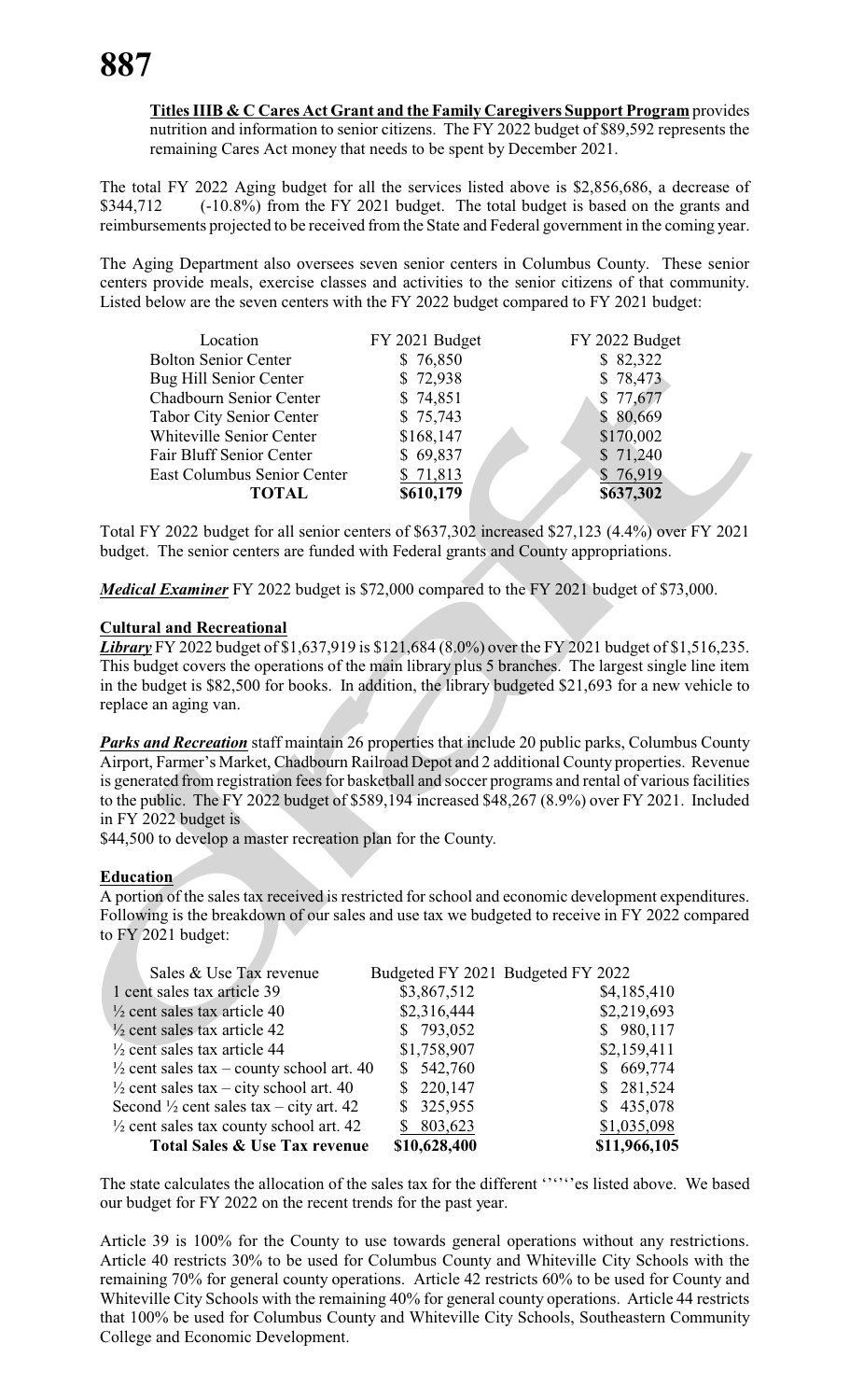Every year the schools and college request amounts for operations and capital during the budget process. The last several years, the operating expenses budgeted for the schools and the college have been increased 3% over the previous year; and I am recommending we continue that funding commitment for FY 2022. The schools and college have provided a list of capital projects for which they are seeking reimbursement from the County to fund. Both the city and county schools have debt which is paid by the County. We are utilizing article 44 sales tax revenue to cover the debt payments of \$666,298 for FY 2022 budget. The FY 2022 budget to the schools and college for capital expenditures totals \$1,214,314. Southeastern CommunityCollege is budgeted for \$289,713, which is for \$125,000 upgrades to Instructional Classroom technology, \$32,000 Lab renovations, \$66,235 for a 3-bay shelter and \$66,478 for campus grounds equipment improvements. Columbus County Schools are budgeted to receive \$500,000 and Whiteville City Schools \$424,601 for capital improvement projects.

The total revenue received from fines and forfeitures \$141,000 and ABC profit distribution \$145,000 for FY 2022 budget, will be distributed between city and county schools based on the number of students.

#### **Special Appropriations**

Total special appropriations budgeted for FY 2022 is \$1,138,618, an increase of \$86,886 (8.3%) over FY 2021 budget. Following is the list of the Special Appropriations budgeted for FY 2022 compared to the FY 2021 budget:

|                                               | FY 2021      | FY 2022                |
|-----------------------------------------------|--------------|------------------------|
| Rent/Lesae Agreements                         | \$66,701     | \$80,000               |
| Daytime Rescue Squads                         | \$225,000    | \$225,000              |
| Fire/Rescue Appropriations                    | \$253,917    | \$258,309              |
| R.S.V.P.                                      | 20,000<br>\$ | \$ 20,000              |
| Arts                                          | 2,000<br>\$  | 3,000<br>$\mathcal{S}$ |
| Sickle Cell                                   | \$<br>1,000  | $\mathsf{\$}$<br>1,000 |
| Cape Fear-Res Con Dev                         | \$<br>9,000  | \$<br>9,000            |
| Mental Health                                 | \$<br>60,000 | 60,000<br>\$           |
| Council of Government                         | \$<br>24,513 | \$<br>24,367           |
| Southeastern Economic Development             | \$<br>5,229  | \$<br>5,229            |
| <b>CCAVE</b>                                  | \$<br>1,500  | \$<br>1,500            |
| <b>Forest Service</b>                         | \$220,852    | \$248,542              |
| Dom Nursing Home Travel                       | 2,000<br>\$  | $-0-$<br>\$            |
| Literacy Council – Spelling Bee               | \$<br>2,000  | 2,000<br>\$            |
| <b>Families First</b>                         | \$<br>8,000  | \$<br>8,000            |
| Misc. Appropriations                          | \$<br>1,000  | \$<br>1,000            |
| <b>Special Child Adoptions</b>                | \$<br>94,750 | \$<br>68,928           |
| Cape Fear River Assembly                      | \$<br>462    | \$<br>462              |
| <b>Rope Rescue Team</b>                       | \$<br>19,600 | 51,107<br>\$           |
| <b>Water Rescue</b>                           | 16,708<br>\$ | \$<br>41,674           |
| <b>ABC Bottle Tax Dist. For Mental Health</b> | 10,000<br>\$ | \$<br>15,000           |
| <b>Columbus County Dream Center</b>           | \$<br>7,500  | \$<br>7,500            |
| <b>Columbus County Chamber of Commerce</b>    | $-0 -$<br>\$ | \$<br>5,000            |
| Town of Chadbourn                             | $-0 -$       | 60,000<br>\$           |
| <b>TOTAL</b>                                  | \$1,051,732  | \$1,174,118            |

The FY 2022 budget is \$122,386 (11.6%) increase over the FY 2021 budget. Two new requests for the Columbus Chamber of Commerce and the Town of Chadbourn are recommended for approval. The following organizations submitted new requests for FY 2022:

| Annie Catherine Pridgen (ACP) Community Development Foundation LLC | \$800,000 |
|--------------------------------------------------------------------|-----------|
| <b>First Hope Foundation</b>                                       | \$100,000 |
| Mount Olive Missionary Baptist Church                              | \$100,000 |

We have not included any money in the FY 2022 budget for these three new requests listed above.

#### **Debt Service**

The FY 2022 budget for debt service totals \$2,275,461, an increase of \$633,499 from FY 2021 budget. Items included in debt service are \$674,250 for the courthouse annex project, \$955,832 for the Viper radio system, \$441,768 for BB&T complex and \$203,611 for BB&T Pinckney Street office.

#### **WATER FUND**

The Water Fund is comprised of 5 water districts. Total revenue budgeted for FY 2022 for all 5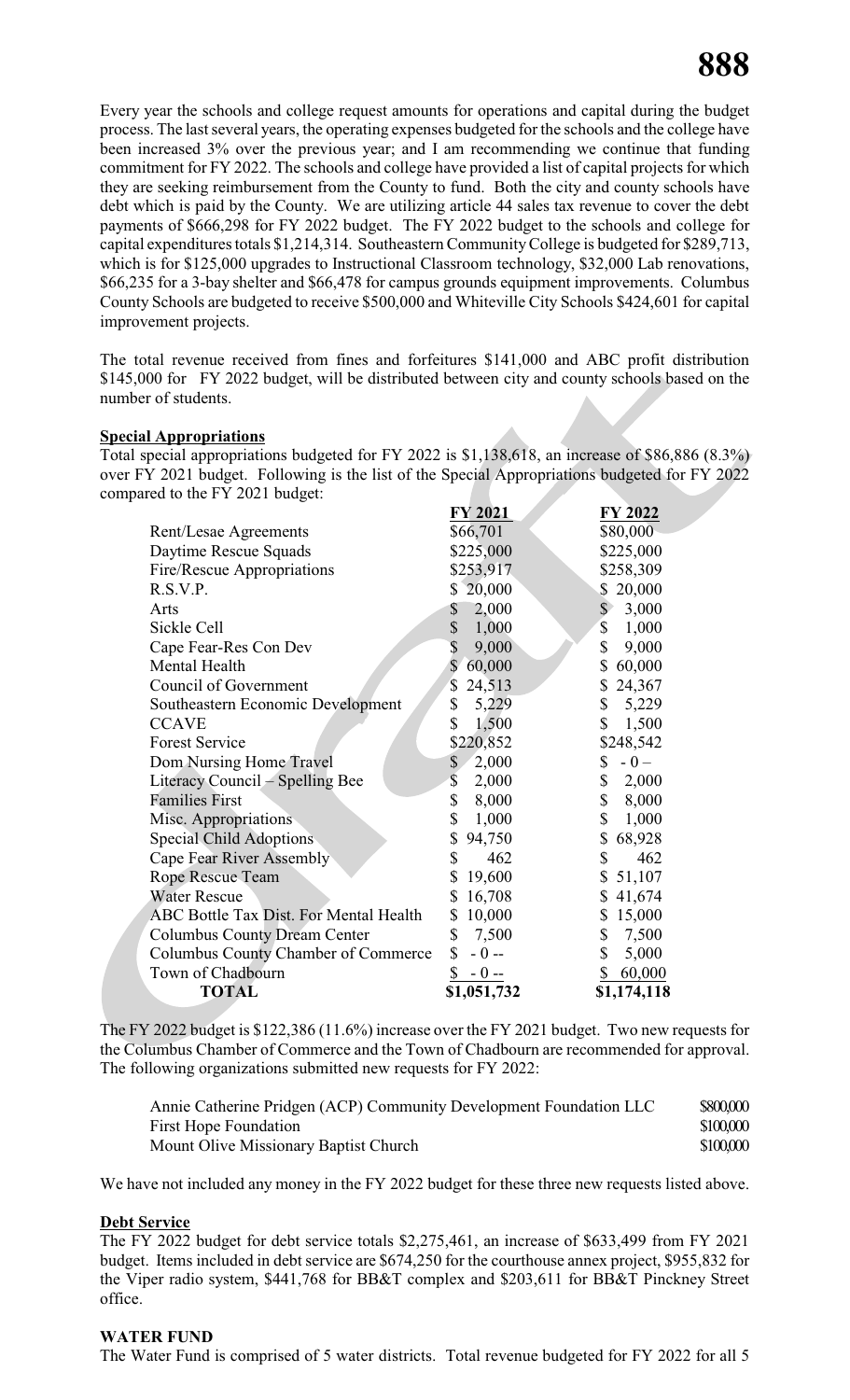# **889**

districts is \$3,691,009, a decrease of \$71,407 (-1.9%) from FY 2021 budget. Budgeted revenue is based on the average received for the past fiscal year plus a 2.5% rate increase. The consolidated water rate system will increase 2.5% effective July 1, 2021, which will result in an approximate increase of \$1.25 per month in the average residential customer's bill.

Total combined expenses budgeted for the 5 water districts for FY 2022 is \$3,691,009, a decrease of \$71,407 (-1.9%) from FY 2021 budget. No change in staffing and all other operating expenses are approximately the same as the previous year's budget. Two new trucks totaling \$55,000 have been included in the capital expense budget for the FY 2022 Water Fund.

# **OTHER FUNDS**

Other Funds include those listed in the table below:

|                                 | Adopted Budget | <b>Adopted Budget</b>  | Proposed Budget           |
|---------------------------------|----------------|------------------------|---------------------------|
|                                 | FYE 6/30/2020  | FYE 6/30/2021          | FYE 6/30/2022             |
| Solid Waste                     | \$6,043,741    | \$5,035,404            | \$5,567,405               |
| Tabor City Incubator            | 101,000<br>S.  | 40,000<br>$S^{\circ}$  | 34,000<br>\$              |
| <b>Public Transportation</b>    | 765,727<br>S   | \$1,156,759            | 786,170<br>\$             |
| <b>NC 911</b>                   | 323,082<br>S   | 325,811<br>S.          | 318,748<br><sup>S</sup>   |
| <b>HUD</b>                      | \$1,919,384    | \$1,912,317            | \$1,723,350               |
| <b>Rescue Units</b>             | \$751,976      | 666,466<br>S           | 751,618<br>$\mathbb{S}^-$ |
| Fire Departments                | \$1,781,058    | \$1,557,422            | \$1,799,633               |
| Sheriff's Special Alcoh/drug \$ | 66,826         | 16,951<br>$\mathbb{S}$ | \$<br>70,000              |
| <b>Revaluation Services</b>     | 120,083<br>S   | 99,000<br>$\mathbb{S}$ | \$<br>20,000              |
| <b>TOTAL</b>                    | \$11,872,877   | \$10,810,130           | \$11,070,924              |

*Solid Waste* – The FY 2022 budgeted revenue for solid waste of \$5,567,405 is an increase of \$532,001 (10.6%) over FY 2021 budget based on projected usage.

The FY 2022 budgeted expenses include a 5% (\$212,000) increase in the disposal fees for trash hauled to Sampson County and capital items of a new excavator for \$75,000 and a new dump truck for \$175,000. All other expense line items are similar to last budget year.

*Tabor City Incubator* - FY 2022 budget has decreased \$6,000 from FY 2021 budget due to a decrease in maintenance and repairs to the building and grounds.

*Public Transportation* – The FY 2022 of \$786,170 is \$370,589 (-32%) under the FY 2021 budget. The reduction in the budget is due to Cares Act money not being available for spending in FY 2022. Of the \$786,170 budgeted for FY 2022, \$747,764 or 95.1% of the total is received from NC DOT and the remaining \$38,406 is provided by County appropriations. The FY 2022 budget includes \$209,223 for two 20 ft. and one 22 ft. vehicles to replace aged out vehicles.

*NC* 911 – Is funded 100% by the state. The FY 2022 budget is slightly lower than the FY 2021 budget with a reduction in the wireless carrier fees.

*HUD* – Is funded 100% by federal funds. The FY 2022 budget of \$1.7 million decreased \$188,967 (-9.9%) from the FY 2021 budget. This reduction was a result of the CARES ACT money of \$54,723 received in FY 2021 as a one-time payment and a reduction in the housing assistance payments of \$106,000 (-6.6%).

*Rescue Units* – Are funded by a special district tax for the City of Whiteville and a 2 cent County *Rescue Tax.* The FY 2022 budget includes \$195,499 for the special district tax and \$556,119 for the 2 cent tax. These two taxes total \$751,618 which is an increase of \$85,152 (12.7%) from the FY 2021 budget. The total FY 2022 budget is redistributed to rescue units with \$195,498 for the district and the balance divided equally, \$69,515 to each of the following rescue units – Cerro Gordo, Acme Delco Riegelwood, Buckhead, Chadbourn, Fair Bluff, Lake Waccamaw, Nakina and Tabor City.

*Fire Departments* – The special fire tax that is collected is repaid to each of the fire districts. Based on the collections for the current fiscal year, the FY 2022 budget of \$1,799,633 is an increase of \$116,378 (6.9%) from the FY 2021 projected. Below is the FY 2022 budgeted amount for each fire department compared to the FY 2021 projected:

|           | FY 2021  | FY 2022  |
|-----------|----------|----------|
| Evergreen | \$65,422 | \$70,525 |
| St. James | \$20,155 | \$22,182 |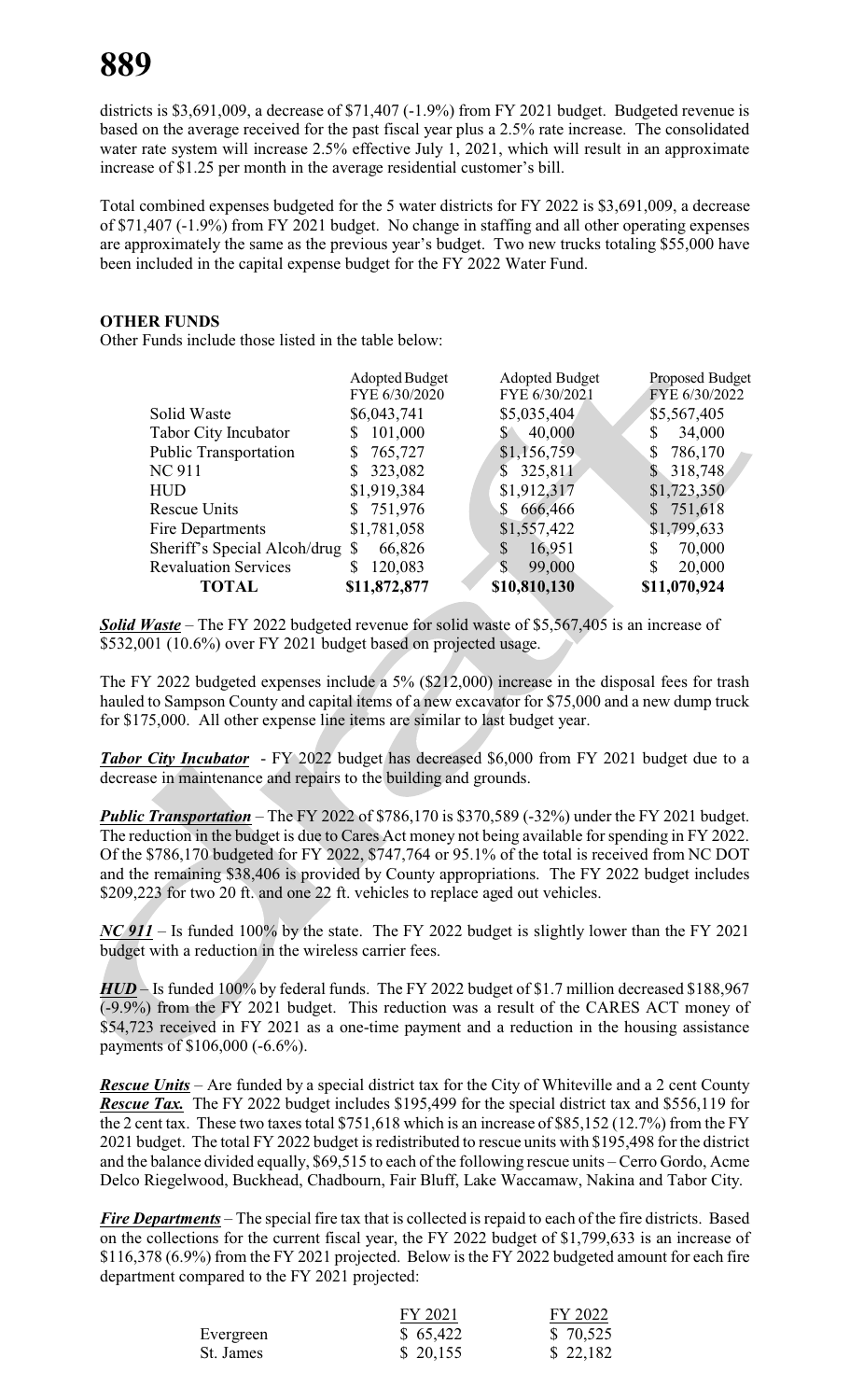|              | \$1,799,633             |
|--------------|-------------------------|
|              | \$13,310                |
| 20,813<br>S. | 21,102                  |
| \$37,346     | \$42,742                |
| \$144,806    | \$157,993               |
| \$45,406     | \$50,161                |
| 99,178<br>S  | \$106,796               |
| \$78,877     | \$87,105                |
| \$91,966     | \$89,009                |
| \$115,565    | \$125,379               |
| \$368,675    | \$386,408               |
| \$127,338    | \$135,749               |
| \$79,235     | \$86,364                |
| \$59,472     | 64,820<br>S.            |
| \$56,977     | \$60,785                |
| \$96,024     | \$105,316               |
| \$163,416    | \$173,887               |
|              | \$12,584<br>\$1,683,255 |

*Sheriff Special Alcohol and Drug* – FY 2022 budgeted revenue includes \$25,000 from a controlled substance tax, \$40,000 from US Marshal-DEA fund and \$5,000 from County funds. The FY 2022 budget revenue covers the overtime salaries and supplies related drug investigations.

*Revaluation* – FY 2022 budget allocates \$20,000 towards the total cost of revaluation in future years.

# **In Closing**

Thank you for the opportunity to present the FY 2022 budget that is recommended for your consideration. Our goal was to prepare a recommended budget that supports and advances the board's priorities, while maintaining the tax rate at 80.5 cents and continues the level of service that meets the needs of our citizens.

As your new County Manager, I will continue to work with the Board to develop a mission, vision, and purpose to advance Columbus County and its citizens while making a sustainable recoveryfrom the COVID-19 pandemic.

I want to acknowledge the hard work of the Finance office under the leadership of Jay Leatherman, Heather Woody, and Dylan Bowen in partnership with Department Directors and staff in the development of this budget document.

I am grateful to each of you for your leadership and support, and I welcome your comments and suggestions as you review the attached information in the days ahead.

Respectfully submitted, /s/ Edwin H. Madden, Jr., ICMA-CM County Manager

 Commissioner McDowell made a motion to establish June 07, 2021, at 6:30 P.M., for the Public Hearing for the Proposed FY 2021/2022 Columbus County Operating Budget, seconded by Commissioner Coleman. The motion unanimously passed.

Chairman Bullard stated the first Budget Workshop would be set at the June 07, 2021 Board Meeting.

#### **Agenda Item #8: PUBLIC INPUT:**

Chairman Bullard opened the floor for Public Input, and stated we need to suspend the three (3) minutes time limit that is listed in the Public Address to the Board, due to the nature of information.

Commissioner Byrd made a motion to suspend the three (3) minutes time limit that is listed in the Public Address to the Board Policy, seconded by Commissioner Watts. The motion unanimously passed. The following spoke.

1. Steven Beck: stated the following: -At Nolan Park last Thursday, around 6:15 P.M., we were getting ready to play ball; -Several continuous gunshots were heard on two (2) occasions;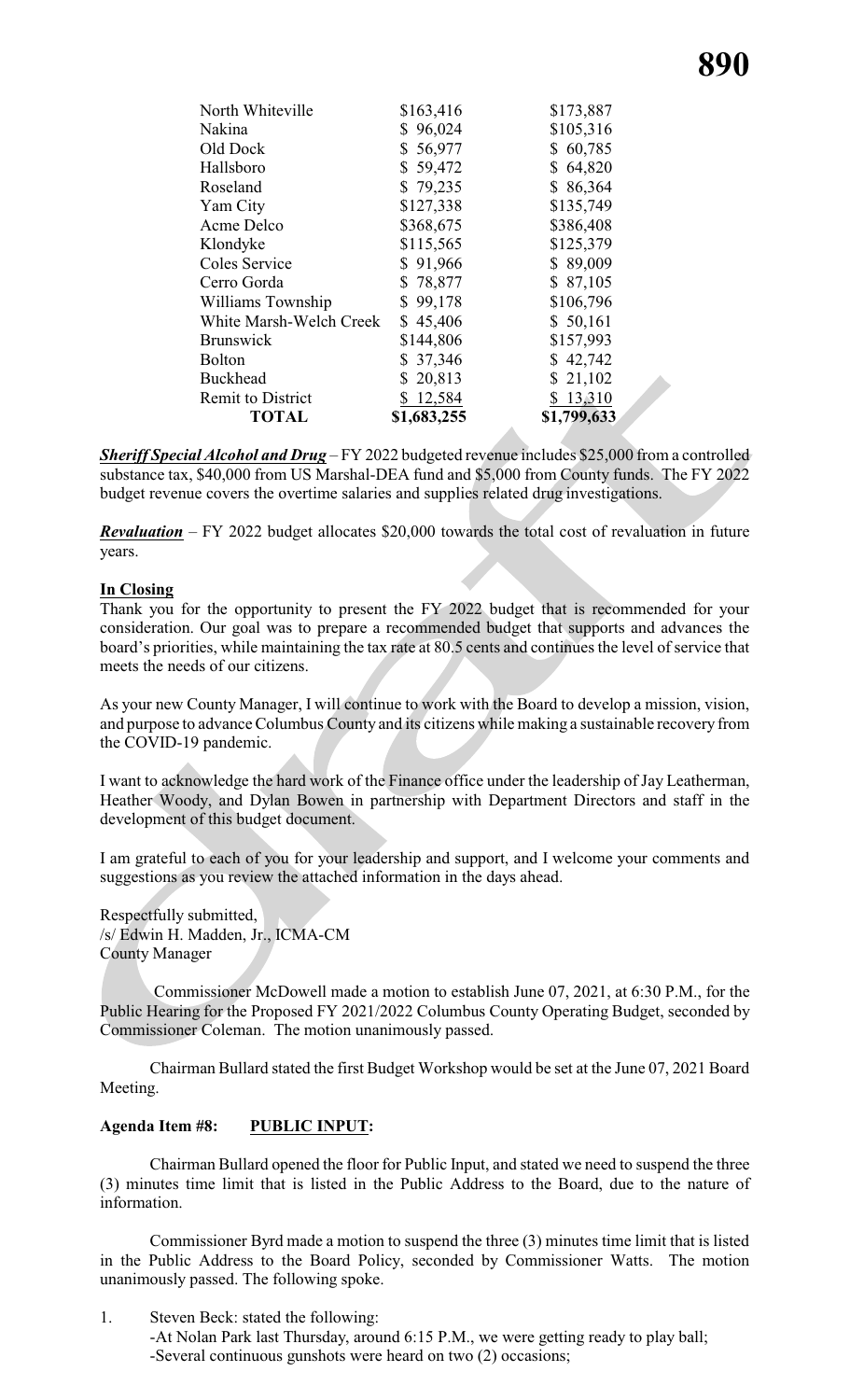-I took the best safety practices that were available to me;

-The children were dramatized;

-When I thought it was safe to do so, we loaded the children up in the vehicles and departed; **and**

-Children should not be exposed to activity of this nature.

# 2. **Shane Hardy:** stated the following:

-I was not at the stated event, but from the details I have heard, we should avoid incidences of this nature from happening;

-A nice sports complex centrally located in the County, would curtail events like this from happening;

-The complex would need to be well maintained with strict regulations, and would eventually have economic value;

-A committee needs to be formed, which entails all the affected faucets, on the feasibility of building a sports complex, and I would be willing to serve on the committee.

# **MOTION:**

Commissioner Coleman made a motion to form a committee on the feasibility of building a sports complex, seconded by Commissioner McDowell. The motion unanimously passed.

# **Agenda Item #9: PUBLIC TRANSPORTATION - DEPARTMENTAL UPDATE:**

Joy Jacobs, Public Transportation Director, delivered the following Departmental Update.

# **FY21 Update Summary**

| <b>Operational and Capital Budget</b><br>Spent so far<br>Balance:                                                                                | \$633,173.00<br>\$315,706.45<br>\$317,466.54                           |                                                                                                         |
|--------------------------------------------------------------------------------------------------------------------------------------------------|------------------------------------------------------------------------|---------------------------------------------------------------------------------------------------------|
| <b>ROAP Budget</b> carried over from FY19 - this is the funds to pay for the actual passenger trips<br><b>Budget</b><br>Spent so far<br>Balance: | \$72,432.75<br>\$5,847.10<br>\$66,585.65                               |                                                                                                         |
| <b>CARES Act Funding Budget</b><br>Additional CARES just approved<br><b>Total CARES Funding Budget</b><br>Spent so far<br>Balance:               | \$106,000.00<br>\$520,621.00<br>\$297,190.00<br>\$223,431.00           | \$414,621.00 For operational expenses<br>Any remaining at the<br>end of FY21 sill carry<br>over to FY22 |
| <b>Trip Funding from DHHS</b>                                                                                                                    | \$70,000.00                                                            | Initial funds received<br>for July 1-Dec 30,<br>2020                                                    |
| Spent<br>Balance:<br>Sent Back<br>Amount allowed for Vaccine trips<br>Spent so far:                                                              | \$31,282.50<br>\$38,717.50<br>\$17,942.00<br>\$20,775.50<br>\$1,226.10 | 74 trips, 39 passengers<br>taken for vaccines                                                           |
| <b>Balance:</b>                                                                                                                                  | \$19,549.40                                                            |                                                                                                         |
| <b>Veterans Funding</b><br>Spent so far<br>Balance:                                                                                              | \$22,000.00<br>\$4,771.37<br>\$17,228.63                               |                                                                                                         |
| <b>Revenues so far:</b>                                                                                                                          | \$27,244.90                                                            |                                                                                                         |

There are 2 buses for sale on state surplus that will be added to this plus 3 more months of surcharge income from our vendor. Ths will help to cover our local match needed for our regular grant with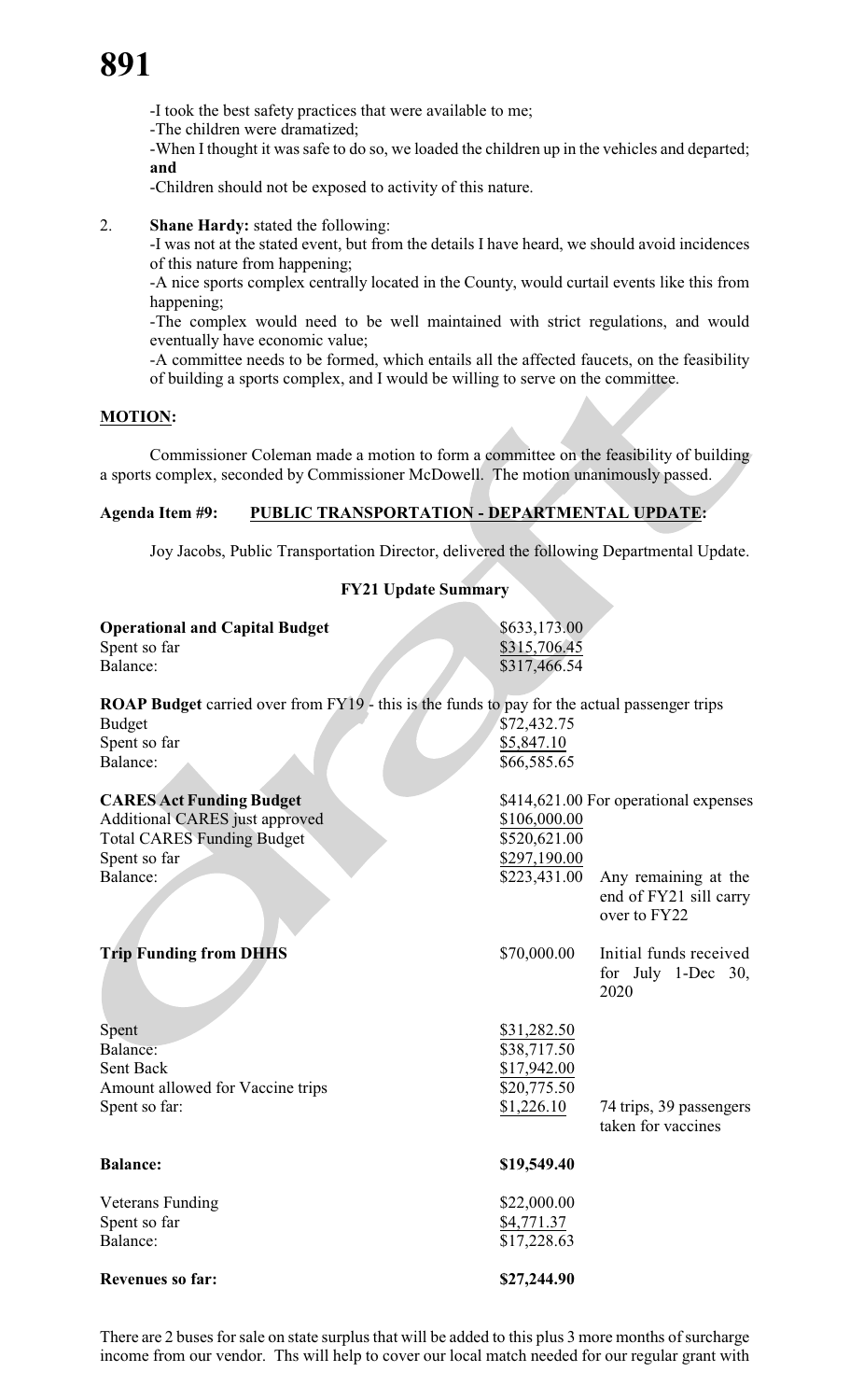NCDOT. Currently our matching funds needed are \$30,264.00.

#### **Agenda Item #10: PUBLIC TRANSPORTATION - INCREASE in SURCHARGE:**

Joy Jacobs, Public Transportation Director, requested an increase of the surcharge from \$0.08 to \$0.10 to help cover our local match requirements for FY22.

Vice Chairman McMillian made a motion to approve an increase of the surcharge from \$0.08 to \$0.10 to help cover our local match requirements for FY22, seconded by Commissioner Watts. The motion unanimously passed.

#### **Agenda Item#11: PUBLIC TRANSPORTATION-SETTINGNO-SHOW FEE TO \$10.00 PER TRIP:**

Joy Jacobs, Public Transportation Director, requested Board approval to set the no-show fee to a flat \$10.00 per trip. Commissioner Smith made a motion to approve the no-show fee to a flat \$10.00 per trip, seconded by Commissioner Coleman. The motion unanimously passed.

#### **Agenda Item #12: SOCIAL SERVICES - MONTHLY ADMINISTRATIVE SERVICES:**

Algernon McKenzie, Social Services Director, delivered the following Monthly Administrative Update.

### **Monthly Administrative Update For April 2021 May 17, 2021 Meeting**

Columbus County DSS continues to participate in the Covid-19 planning team calls, which are held once a week. Updates are given on the County's and State's Covid-19 status. We are pleased that the cases in our county have decreased. Efforts continue to get more citizens vaccinated as soon as possible.

On April 1, 2021, we attended a budget meeting with the county manager and finance department. This was a very positive session.

On April 7, 2021, the day care supervisor, program manager, and I participated on a conference call with our state day care consultant. During the call we received some program updates on the state's day care funding. We also discussed our spending levels. We may be able to serve some children from our waiting list if our spending decreases. Our consultant informed us that our day care waiting list policy needs to be updated, therefore we will be working on making changes to our waiting list policy as needed. We were also informed that the Division of Child Development and Early Education will continue to pay parent fees through June 2021.

On April 8, 2021, I participated in the NC Directors Association's monthly zoom meeting, during the meeting we received an update on the Families First Prevention Services Act, which will be implemented in North Carolina in October. This will affect child welfare services and the way we work with families to improve outcomes. This new practice model could also be a cost to counties at some point. One of the goals is to move away from children being placed in congregate care in the next two to three years. At this point the state is drafting a plan to implement this new system. Counties were told to be aware of unlicensed adult care homes that are on the increase across the state, and that some licensed facilities have closed due to the low rates paid to adult care homes. The state is looking at removing the capped rate for these homes. There was no new information shared about Medicaid Managed Care this month.

We continue to have conference calls and virtual meetings with program representatives. They provide information on policy changes, problem areas, and review county data with the program managers, supervisors, and agency director when possible.

During the month of April, I participated on eight zoom meetings and one in-person meeting with department managers.

We had a worker involve in a vehicle accident during work hours with a DSS van. The worker was not at fault and only stuffed minor injuries.

Lastly our building continues to be fogged each morning prior to staff arriving. We continue to provide personal protective equipment to staff. Common areas are cleaned throughout the day.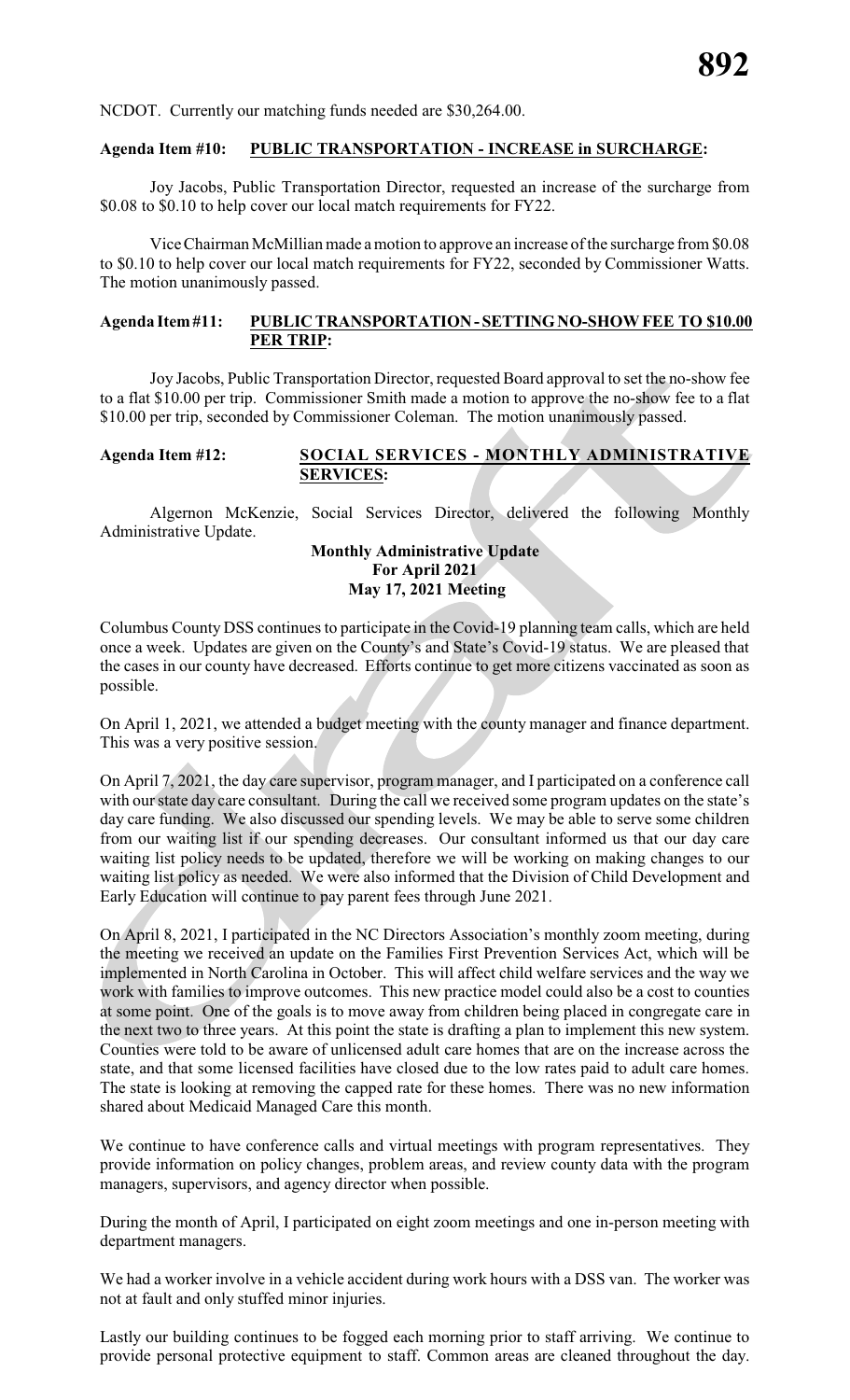Washing hands, wearing mask, and social distancing continue to be stressed during work hours.

| <b>Human Services</b>                          |                                                                                                                                                                                                              |  |
|------------------------------------------------|--------------------------------------------------------------------------------------------------------------------------------------------------------------------------------------------------------------|--|
| <b>PROGRAM</b>                                 | <b>STATISTICS</b>                                                                                                                                                                                            |  |
| <b>Adult Services (APS)</b>                    | APS Reports Accepted: 2<br>County Wards: 28<br>Number of Payee Cases: 20<br><b>Adults Served APS: 7</b><br>Number of Medicaid Transportation Trips: 1,174<br>Amount Requested for Reimbursement: \$22,598.20 |  |
| <b>Children's Protective Services</b><br>(CPS) | Reports Accepted: 28<br>Reports Screened out: 27<br>Families Receiving In-Home Services: 48<br>Children Served: 93<br>Contacts with Families Monthly: 715<br>Assessments: 22                                 |  |
| <b>Foster Care</b>                             | Foster Children in Foster Homes: 84<br>Children Placed Outside County: 33<br>Agency Adoptions: 0<br>Pending Adoptions: 3<br><b>Total Foster Homes Licensed: 3</b><br>Total Children in Foster Care: 87       |  |
| <b>Work First Employment (TANF)</b>            | Applications Taken: 10<br>Applications Approved: 3<br><b>Individuals Receiving Benefits: 238</b><br><b>Entered Employments: 3</b><br>Number in Non-Paid Work Experience: 0                                   |  |
| <b>Program Integrity</b>                       | Collections for Fraud: \$3,201.00<br>New Referrals: 19<br>Cases Established: 13                                                                                                                              |  |
| Day Care                                       | Children Receiving Day Care Assistance: 341<br>Children on the Waiting List: 470<br>Amount Spent on Day Care Services: \$184,221.00                                                                          |  |

**April 2021**

**April 2021 Economic Services**

|                                         | есопонне эсі уісея                                                                                                                                       |
|-----------------------------------------|----------------------------------------------------------------------------------------------------------------------------------------------------------|
| <b>PROGRAM</b>                          | <b>STATISTICS</b>                                                                                                                                        |
| <b>Food &amp; Nutrition</b>             | Applications Taken: 102<br>Applications Approved: 103<br>Active Cases: 6,519<br>Benefits Issued: \$2,648.888.00<br>Participants Served: 12,983           |
| <b>Adult Medicaid</b>                   | Applications Taken: 97<br>Cases Terminated: 5<br>Redeterminations: 334<br>Applications Processed: 132                                                    |
| <b>Family &amp; Children's Medicaid</b> | Applications Taken: 136<br>Applications Processed: 219<br>Redeterminations: 1,010<br>Total Medicaid Cases: 14,397<br>Total Individuals Receiving: 46,612 |
| <b>Child Support</b>                    | <b>Absent Parents Located: 57</b><br>Orders Enforced: 912<br>Active Cases: 3,808<br>Collections: \$496,959.00                                            |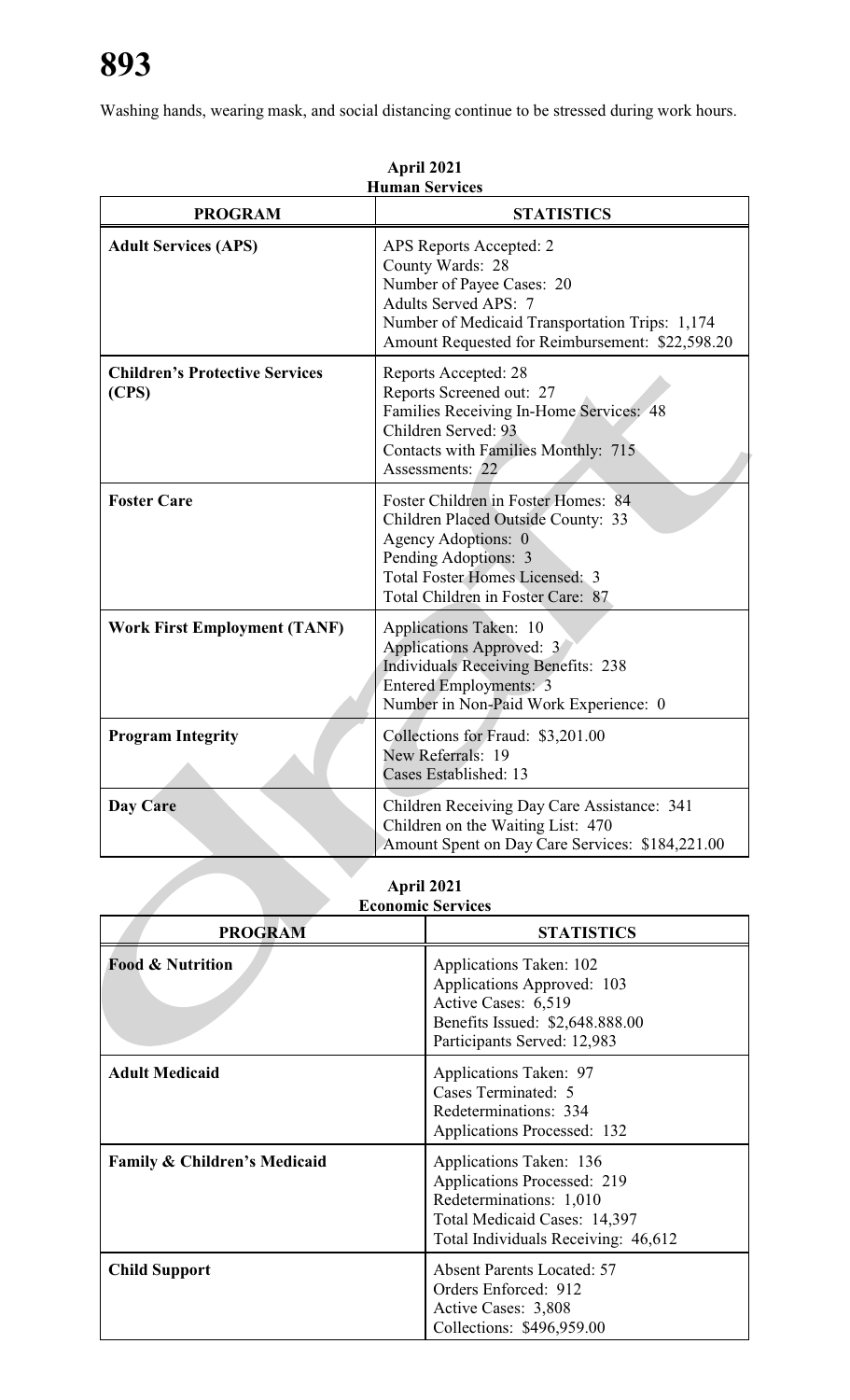# **894**

#### **Economic Services Program Narrative Family and Children's Medicaid; Adult Medicaid including Nursing Homes/Special Assistance/Community Alternatives Program (CAP); Medicaid Transportation; Food & Nutrition; Child Support/Paralegal and Housekeeping Submitted by Cyndi Hammonds, Income Maintenance Administrator Reporting Month: April 2021**

#### **News/Updates/Vacancies**

#### **Adult and Family & Children's Medicaid:**

Medicaid's REDA Audit has begun which means Quality Control with the State randomly selected 20 Medicaid cases in April that were dispositioned in March. Cases were reviewed and no technical errors were found however there was one eligibility error with no charge back to the county. This case was denied properly for not being disabled however the worker (who is fairly new) forgot to evaluate the client for the Family Planning Program. This program only pays for Family Planning visits, birth control and COVID testing. The application was reopened and the client was given these benefits. We will be waiting in May for our 2nd selection of 20 cases to be reviewed. It gets tough at times when you have brand new workers working on cases that could possibly forget to document something or evaluate for all programs. We also passed our Report Card for our timeliness compliance timeframe. In order to help reduce errors that have been called in the past, we reorganized Adult Medicaid and have hired a new Supervisor over the Long Term Care Section. See next section for more explanations. For Medicaid policy purposes the Public Health Emergency remains in place until July 19, 2021. These 2 teams have 3 new hires and 2 vacancies.

#### Medicaid for Long Term Care; Medicaid Transportation and Housekeeping:

- Medicaid for Long Term Care consist of those clients that have applied for or are actively receiving Medicaid to help pay for them to be in a Nursing Home or Rest Home (Special Assistance). It also includes the Community Alternative Program (CAP) which is Medicaid for clients that can safely remain at home with the help of family members and nursing aides but qualifies to be in a Nursing Home and Medicaid for those that qualify to be in a Rest Home but can safely remain at home with a monetary payment – Special Assistance In-Home. These programs are very in depth because caseworkers must investigate to see if clients or their family members have transferred assets out of the client or spouse's name in order to be eligible for Medicaid. When this is done, the client could potentially be ineligible to receive help in the facility for a certain period of time. The newly hired Supervisor will officially begin on May 3, 2021. There are 4 caseworkers with only one being a veteran worker and the other  $\overline{3}$  are new to the policies for Nursing Home, Rest Home and CAP.
	- Medicaid Transportation remains a busy program making referrals for those that need transportation to and from their medical providers. Once Managed Care is implemented, some of these clients will have to go through their Primary Health Plans in order to get their transportation referrals. The majority of our riders are those that will not be having to choose a Primary Health Plan and will remain with us to make referrals to our contracted vendors.
	- Housekeeping remains busywith only one housekeeper completing the cleaning at this time. Our other housekeeper was promoted within the department.

#### l **Food and Nutrition:**

Several policy waivers remain in place in order for clients to be/remain eligible for benefits. Effective April clients that are receiving all unemployment benefits are considered countable income for FNS purposes and could make some of our clients ineligible for the program.

These Unemployment Benefits include: Extension of Federal Pandemic Unemployment Compensation which provides an additional \$300.00 weekly payments on top of regular unemployment compensation provided by the State thru September 6, 2021; Extension of Pandemic Emergency Unemployment Compensation which provides additional weeks of unemployment benefits to individuals who exhaust their regular unemployment compensation through September 6, 2021; Mixed Earners Unemployment Compensation which is a provision that started December 27, 2020 and extends through September 4, 2021 and provides an additional \$100.00 weekly benefit to individuals with at least \$5,000.00 in net income from self-employment during the applicable tax year. All complaints the Food and Nutrition Team receives must be logged and noted how the complaint was resolved and sent to the State bi-annually. This includes any hearings the client may ask for because they are not satisfied. This team is fully staffed however has 2 new hires still in training and 1 new hire that just began her training.

#### **Child Support and Paralegal:**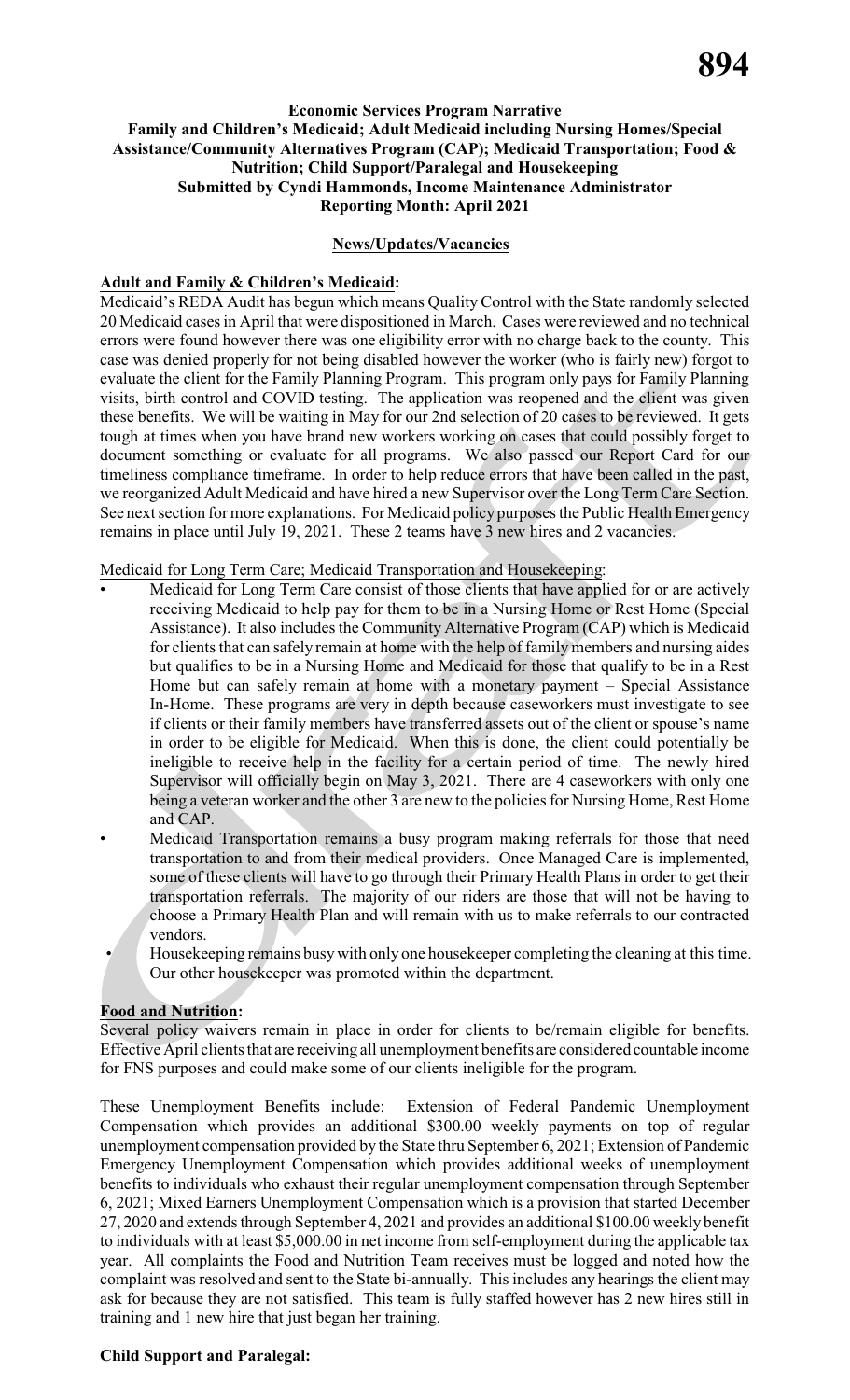Child Support prepared 232 cases for 3 days of court in April. They are anticipating their collection rate to increase due to intercepting of income tax returns. They continue to have clients come to the agency for DNA testing and signing of voluntary child support agreements before they go to court. If absent parents do not agree to sign these voluntary agreements that is when we have to bring them to court and let the judge decide on the support agreement by hearing both party's arguments. Each month the State sends out a "top 20 employees" across NC that have the largest one-time payments. Our Child Support Team had 2 employees that were 7th and 8th for the top collectors totaling a \$15,479 collection for one and a \$13,740 collection for the other. Congratulations to both workers! Our paralegal completed 175 orders for the month. This team has 2 currently in training and still remains with 3 vacancies. These positions keep getting reposted due to not getting enough qualified applicants applying for the positions.

#### **HUMAN SERVICES BOARD REPORT Melinda H. Lane, Program Manager Vacancies/Updates/News for April 2021**

#### **Intake/Investigation/Assessment:**

The Intake/Investigation/Assessment Unit continues to be fully staffed. This Unit continues to make mandated contacts to provide needed services to families and children while continuing to utilize precautions due to COVID-19. This Unit has not slowed down in its day-to-day activities of contacts with children, families, and other resource agencies. The Regional Child Welfare Consultant (RCWC) is making monthly contacts to review agency data, policy updates, and casework. She plans an on-site visit in June to complete an official yearly review of cases for the state.

#### **In-Home Services:**

The In-Home Services Unit is now fully staffed. This Unit continues to make mandated contacts, although short-staffed, to provide needed services to families and children while continuing to utilize precautions due to COVID-19. This Unit has not slowed down in its day-to-day activities of contacts with children, families, and other resource agencies. The Regional Child Welfare Consultant (RCWC) is making monthly contacts to review agency data, policy updates, and casework. She plans an on-site visit in June to complete an official yearly review of cases for the state.

#### **Foster Care/Permanency Planning:**

The Foster Care Unit continues to be fully staffed, however one Social Worker will be moving to another position in another area of Child Welfare in May. This Unit continues to make mandated contacts to provide needed services to families and children while continuing to utilize precautions due to COVID-19. DHHS does continue to make some allowances for cases that are stable and with parent visitation by allowing the use of FaceTime, video chats, etc., although more face-to-face visits are now being conducted. Regular updates continue to be provided from the state regarding guidance and information as things evolve. This Unit is participating primarily in in-court cases at this time. This Unit has not slowed down in its day-to-day activities of contacts with children, families, and other resource agencies. In fact, foster care cases increased in April. The Regional Child Welfare Consultant (RCWC) is making monthly contacts to review agency data, policy updates, and casework. She plans an on-site visit in June to complete an official yearly review of cases for the state.

#### **Transitional Unit:**

The Transitional unit continues to have one vacancy. This position has been advertised and interviews will be scheduled soon. Staff are working caseloads while assisting the other Child Welfare Units as needed. This Unit continues to make mandated contacts to provide needed services to families and children while continuing to utilize precautions due to COVID-19. The Foster Home Licensing worker continues to begin to move forward slowly with getting more foster homes licensed since COVID-19 has also affected getting all of the required parts of the licensure packet completed. They are conducting one-on-one time for those that might be interested in completing Deciding Together, instead of the MAPP classes. They have sent out packets in an attempt to recruit and train new prospective foster parents. The Regional Child Welfare Consultant (RCWC) is making monthly contacts to review agency data, policy updates, and casework. She plans an on-site visit in June to complete an official yearly review of cases for the state.

#### **Adult Services:**

The Adult Services Unit continues to be fully staffed. This Unit continues to make mandated contacts to provide needed services to the elderly and disabled while utilizing precautions due to COVID-19. This Unit continues to be busy in its day-to-day activities of contacts with the elderly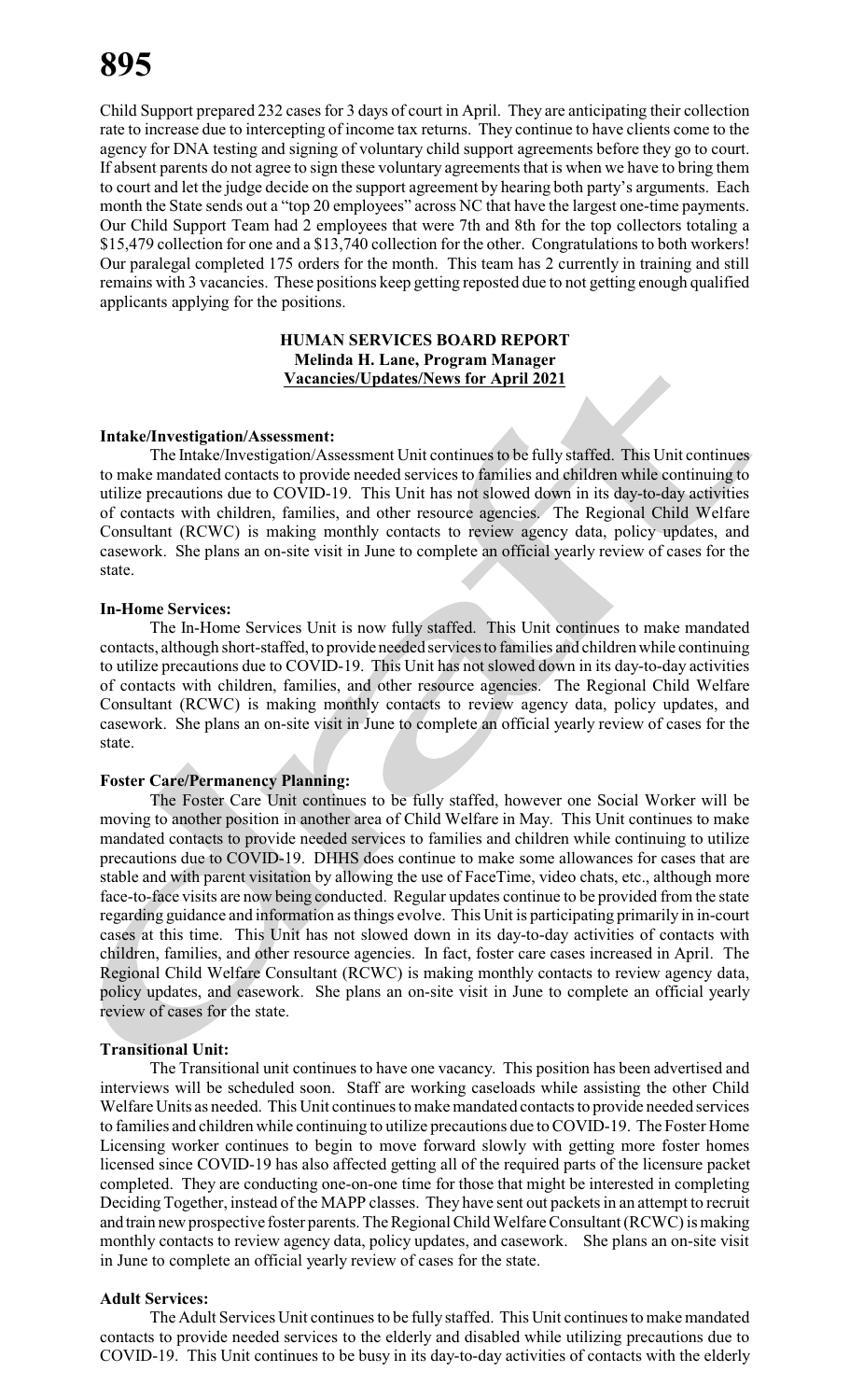and disabled and resource agencies.

#### **Work First Employment:**

This Unit continues to be fully staffed. COVID-19 continues to make an impact on how this Unit conducts day to day business. Telephone interviews for Work First applications, recertification's, short-term services and benefits continue to be allowed. Certain necessary application documentation can be mailed to individuals that wish to apply and when received back the worker can conduct telephone interviews to complete that application. Some application information is also being provided for pick-up in the foyer area of the agency. Workers are encouraged to make telephone contacts with clients at least every two weeks to offer support and resources to clients.

#### **Child Day Care:**

The Child Day Care Unit continues to be fully staffed. The Supervisor and staff are currently working the over and under payment report to ensure proper payment has been made to county daycare providers over the past several months. COVID-19 continues to make an impact on how this Unit conducts day to day business. Day Care services are continuing to be provided and the state is working with county agencies and day cares to help them stay open as much as possible while providing a safe environment for children. DSS staff continue to work with families to ensure their services stay in place while limiting contact to the telephone as much as possible.

#### **Program Integrity:**

Program Integrity continues to be fully staffed. COVID-19 continues to limit office visits, encouraging telephone contact. Repayment agreements are being relaxed to help clients during this time.

The Crisis Intervention Program (CIP) continues to have available funds. Applications are now available on EPASS where applicants can complete and submit applications on-line. Due to CIP being the only program with available funds right now and applications being low one in-house staff person is processing applications at this time. In April 40 applications for CIP were completed with 17 approvals. Duke Energy continues to have a moratorium in place for some customers that prevents them from being disconnected, however, that moratorium will end May 31st.

# **Agenda Item #13: ANIMAL CONTROL - ANIMAL CONTROL ORDINANCE - AMENDED-:**

The Honorable Sheriff Jody Greene, requested discussion of the Proposed Animal Control Ordinance, and a Public Hearing be established for June 21, 2021, at 6:30 P.M.

Commissioner Byrd made a motion to establish a Public Hearing for the -Amended- Animal Control Ordinance for June 21, 2021, at 6:30 P.M., seconded by Commissioner Smith. The motion unanimously passed.

#### **Agenda Item #14: PLANNING -ESTABLISHMENT OF PUBLIC HEARING:**

Samantha Alsup, Planning Director, requested June 07, 2021, at 7:00 P.M., as the date and time for a Public Hearing on proposed text amendments to the Columbus County Code of Ordinances, Chapter 10, Parts 1, 2, 3 and 4.

Commissioner Byrd made a motion to establish June 07, 2021, at 7:00 P.M., as the date and time for a Public Hearing on proposed text amendments to the Columbus County Code of Ordinances, Chapter 10, Parts 1, 2, 3 and 4, seconded by Commissioner Coleman. The motion unanimously passed.

### **Agenda Item #15: ADMINISTRATION - WAIVER OF TIPPING FEES FOR CERRO GORDO AND TABOR CITY SCHOOLS:**

Eddie Madden, County Manager, requested the waiver of tipping fees for the demolition of Cerro Gordo and Tabor City Schools.

Commissioner McDowell made a motion to waive the tipping fees for the demolition of Cerro Gordo and Tabor City Schools, seconded byCommissioner Smith. The motion unanimously passed.

# **Agenda Item #16: FINANCE - AMERICAN RESCUE PLAN CAPITAL PROJECT ORDINANCE:**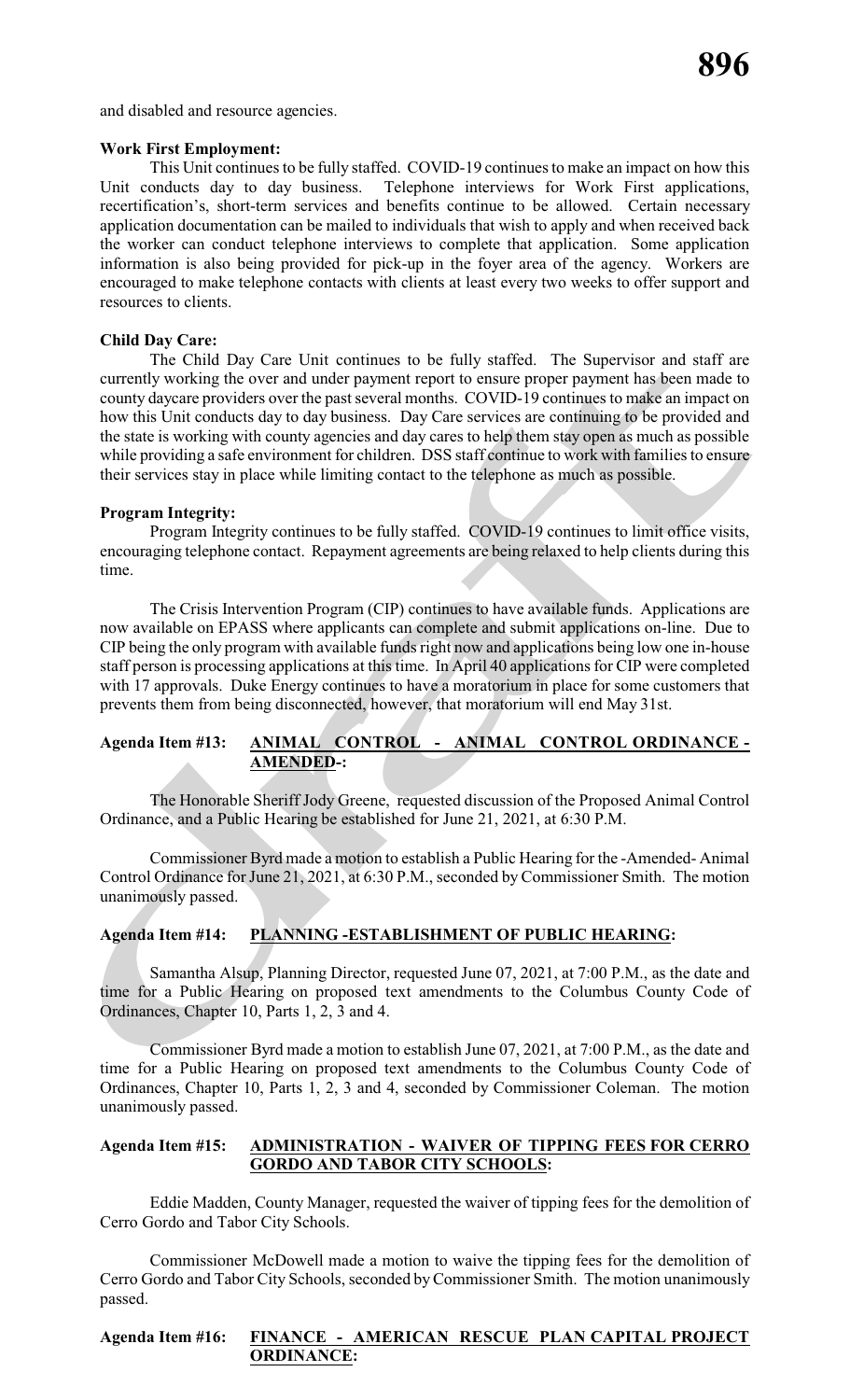Jay Leatherman, Interim Finance Director, requested Board approval of the following American Rescue Plan Capital Project Ordinance.

### **COLUMBUS COUNTY**

#### **AMERICAN RESCUE PLAN CAPITAL PROJECT MAY 17, 20221**

**BE IT ORDAINED** by the Board of Commissioners of the County of Columbus, North Carolina, that pursuant to Section 159-13.2 of the General Statutes of North Carolina, the following Capital Project Ordinance is **HEREBY ADOPTED**:

**SECTION 1.** The project authorized is the American Rescue Plan..

**SECTION 2.** The project manager is hereby directed to proceed with the project.

**SECTION 3.** The project will be executed in full during fiscal years 2021/2022.

**SECTION 4.** The following revenues will be available to the County to complete the project.

| <b>ACCOUNT NUMBER</b> | TITLE                        | <b>AMOUNT</b> |
|-----------------------|------------------------------|---------------|
| 93-3429-432033        | American Rescue Plan Revenue | \$10,765,435  |
| <b>TOTAL:</b>         |                              | \$10,765,435  |

**SECTION 5.** The following amounts were appropriated for completion of the project:

| <b>ACCOUNT NUMBER</b> | <b>TITLE</b>                                                                  | <b>AMOUNT</b> |
|-----------------------|-------------------------------------------------------------------------------|---------------|
| 93-4972-512100        | Salaries & Wages - Reimbursement                                              | \$800,000     |
| 93-4972-523920        | <b>Personal Protective Equipment</b>                                          | \$175,000     |
| 93-4972-539820        | <b>Small Business Grants/Chamber</b>                                          | \$150,000     |
| 93-4972-550013        | Viper Radio Infrastructure                                                    | \$900,000     |
| 93-4972-558025        | Airport Infrastructure-Terminal Building                                      | \$2,000,000   |
| 93-4972-558015        | Airport Infrastructure - Hanger                                               | \$1,200,000   |
| 93-4972-558035        | Water and Sewer Infrastructure - Eastern End<br><b>Industrial Development</b> | \$2,000,000   |
| 93-4972-558045        | Broadband/Fiber Infrastructure                                                | \$1,500,000   |
| 93-4972-545505        | Revenue Replenishment                                                         | \$2,040,435   |
| <b>TOTAL:</b>         |                                                                               | \$10,765,435  |

**SECTION 6.** Copies of the Grant Project Ordinance shall be made available to the Budget Officer, Project Manager and the Finance Office.

**ADOPTED** this the 17th day of May, 2021.

#### **COLUMBUS COUNTY BOARD OF COMMISSIONERS** /s/ **RICKY BULLARD, Chairman ATTESTED BY:**  /s/ **JUNE B. HALL, CLERK TO BOARD**

Commissioner Watts made a motion to approve the American Rescue Plan Capital Project Ordinance, seconded by Vice Chairman McMillian. The motion unanimously passed.

# **Agenda Item #17: FINANCE - FINANCIAL REPORT:**

Jay Leatherman, Interim Finance Director, delivered the following Financial Report for acceptance.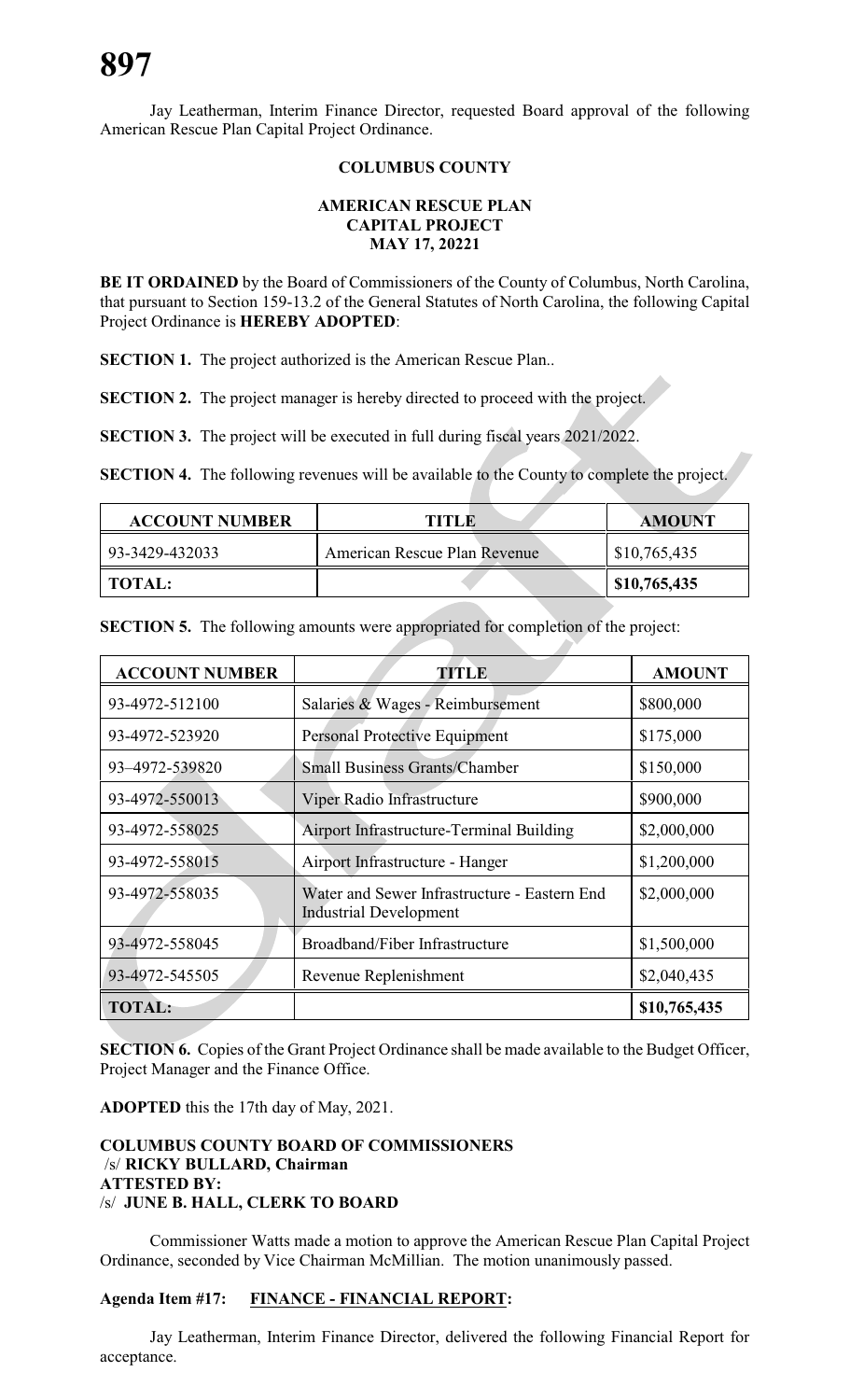We have completed ten (10) months or 83% of our fiscal year. Following are highlights of the financial operations to date.

# **Fund 10 - Operating Fund**

#### Revenues

Total General Fund revenue received for the ten (10) months of the current fiscal year was \$46.5 million, 72.05% of the budget.

We have collected over \$29.6 million (91.51%) in Ad Valorem taxes which is the largest single revenue source. Sales tax is under budget but is expected to increase in the next several months as more businesses are getting back to normal.

Several of the higher revenue departments, Aging and Social Service, are awaiting third party funds for their operations performed to date. The Health Department is close to budget with their revenue receipts.

Finance staff will be monitoring all receipts on a regular basis and assist departments in collecting revenue to meet the budget.

#### Expenditures

Total General Fund expenditures for the ten (10) months of the current fiscal year was \$47.4 million 73.4% of the budget.

The majority of departments are under their83% average in expense for the year. A few that are over 83%, Tax and Elections, have incurred the majority of their expenses early in the fiscal year based on their type of operation.

As of April 30, the expenditures in Fund 10 have exceeded the revenue by \$889,202. We are working with Department Managers to limit spending the remainder of the fiscal year and secure additional revenue due from third parties.

# **OTHER FUNDS**

I have attached a summary of revenue and expenditures to date for several other funds. Several of these funds report expenses exceeding revenue for the first ten (10) months of the fiscal year. This is a result of the timing of receiving the revenue for these funds.

The Water Districts combined report revenue exceeding expenses by \$511,331 year-to-date. The Fire Departments and Ambulance and Rescue Funds report zero as the total revenue received for these operations is disbursed out to the various organizations.

#### **Agenda Item #18: FINANCE - AWARD OF LOW BID FOR FINANCING OF BB&T PROPERTY (COURTHOUSE):**

Jay Leatherman, Interim Finance Director, requested Board approval of low bidder of the proposed commercial real estate purchase for Columbus County, from the following Bidders List.

### **COLUMBUS COUNTY Bank Refinancing Building Purchase - \$600,000 Terms - 36 Months**

| <b>BANK</b> | <b>INTEREST RATE</b> | <b>INTEREST COST with</b><br><b>FEES</b> |
|-------------|----------------------|------------------------------------------|
| BB&T        | $0.97\%$             | \$14,914.79                              |
| United Bank | $0.90\%$             | \$9,361.41                               |
| First Bank  | 1.16%                | \$12,290.47                              |

Commissioner Byrd made a motion to approve United Bank as the low bidder for the financing of BB&T Property at the Courthouse, at the interest rate of 0.90%, with the total interest cost with fees for three (3) years, at nine thousand, three hundred sixty-one, and 41/100 (\$9,361.41)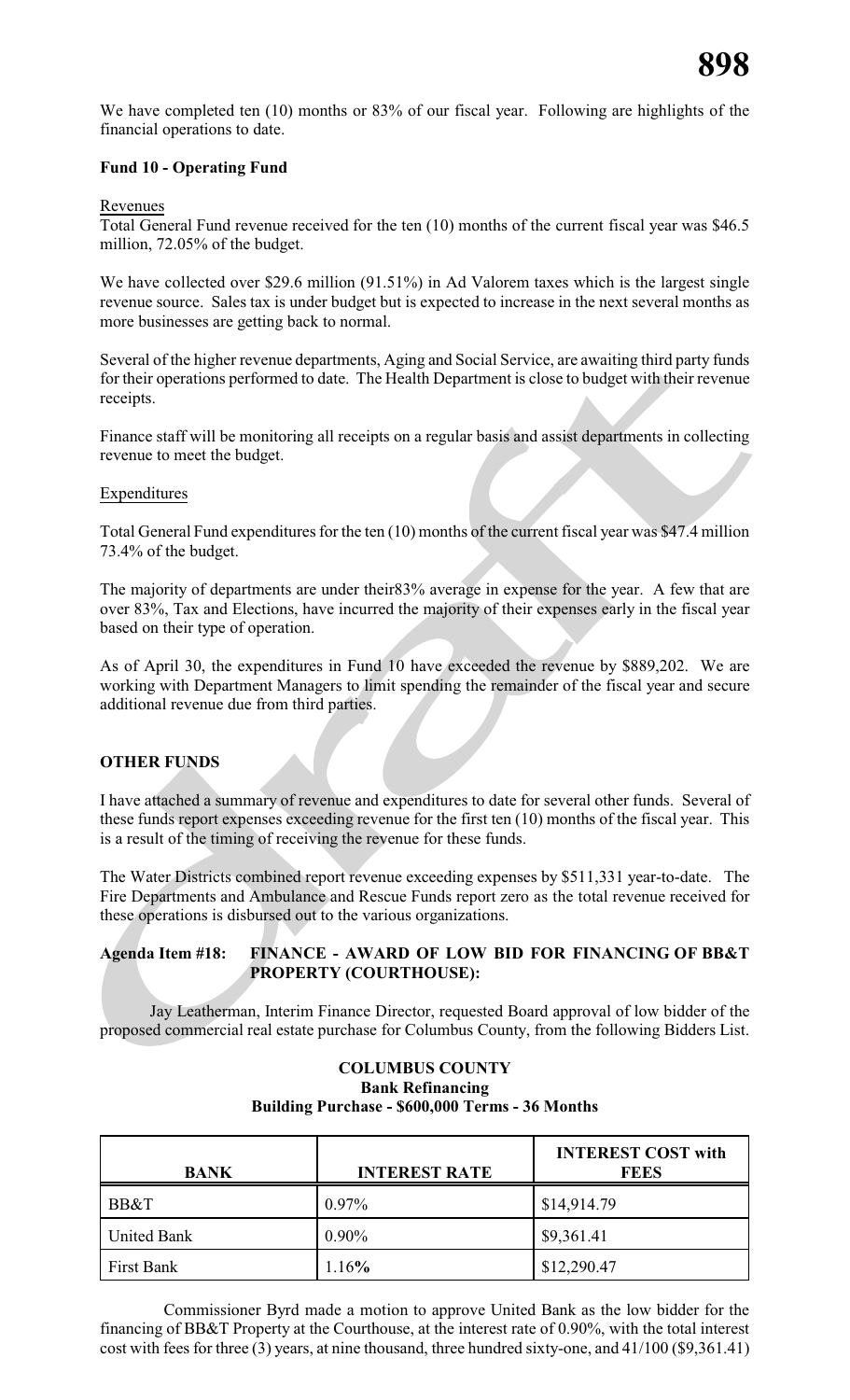dollars, seconded by Commissioner McDowell. The motion unanimously passed.

## **RECESS REGULARSESSIONand enter intoCOLUMBUS COUNTY WATER and SEWER DISTRICTS I, II, III, IV and V BOARD MEETING:**

At 8:05 P.M., Commissioner Coleman made a motion to recess Regular Session and enter into a **combination meeting** of Columbus County Water and Sewer Districts I, II, III, IV and V Board Meeting, seconded by Commissioner Smith. The motion unanimously passed.

### **Agenda Item#19: COLUMBUS COUNTY WATER and SEWER DISTRICTS I, II, III, IV and V - APPROVAL of MINUTES:**

May 03, 2021 Columbus County Water and Sewer Districts I, II, III, IV and V Board Meeting Minutes.

This information will be recorded in Minute Book Number 2 for each Water District, respectively.

# **ADJOURN COMBINATION MEETING of COLUMBUS COUNTY WATER and SEWER DISTRICTS I, II, III, IV AND V BOARD MEETING:**

At 8:07 P.M., Commissioner Watts made a motion to adjourn the **combination meeting** of Columbus County Water and Sewer Districts I, II, III, IV and V Board Meeting, seconded by Commissioner Smith. The motion unanimously passed.

# **Agenda Item #20: COMMENTS:**

Chairman Bullard opened the floor for comments. The following spoke.

# A. **Board of Commissioners:**

- 1. **Commissioner Coleman**: stated the following:
	- -I am greatly concerned about the ballpark shooting; -Columbus County has a serious drug problem, and I hope that the Sheriff, Highway Patrolmen, County Manager, City Managers, and the community can all come together to rid the County of drug dealers and troublemakers; **and** -We need to provide safe areas for our children to play in.

#### 2. **Commissioner McDowell:** stated the following:

-The shooting at the park is very sad especially when kids are involved;

- -We need to put a stop to this type of activity;
- -Sometimes it takes a tragedy to wake us up and open our thinking to new ideas;

-We need to provide safe environments for our kids to play in; **and**

-There is a vaccination event on Sunday, at City Hall, and no appointment is needed, just walk in.

#### 3. **Commissioner Smith:** stated the following:

-I have talked to a lot of friends who were at the ballpark when the shooting took place;

-They did make it home safe; **and**

-Concrete and serious consideration needs to be given to providing a safe and controlled environment for our kids to play in or hold sports activities.

#### 4. **Commissioner Watts:** stated the following:

-I am strongly concerned over the ballpark shooting, and know that the outcome could have been detrimental;

-We need to concentrate heavily on providing a safe environment for our kids; **and** -I deeply thank the Board for supporting the kids.

#### 5. **Commissioner Byrd:** stated the following:

-I am greatly concerned over the ballpark shooting, and how a situation like this could escalate; **and**

-It is difficult for our law enforcement people to do their jobs effectively when the people they arrest are freed back into the community before they have a chance to submit the paperwork.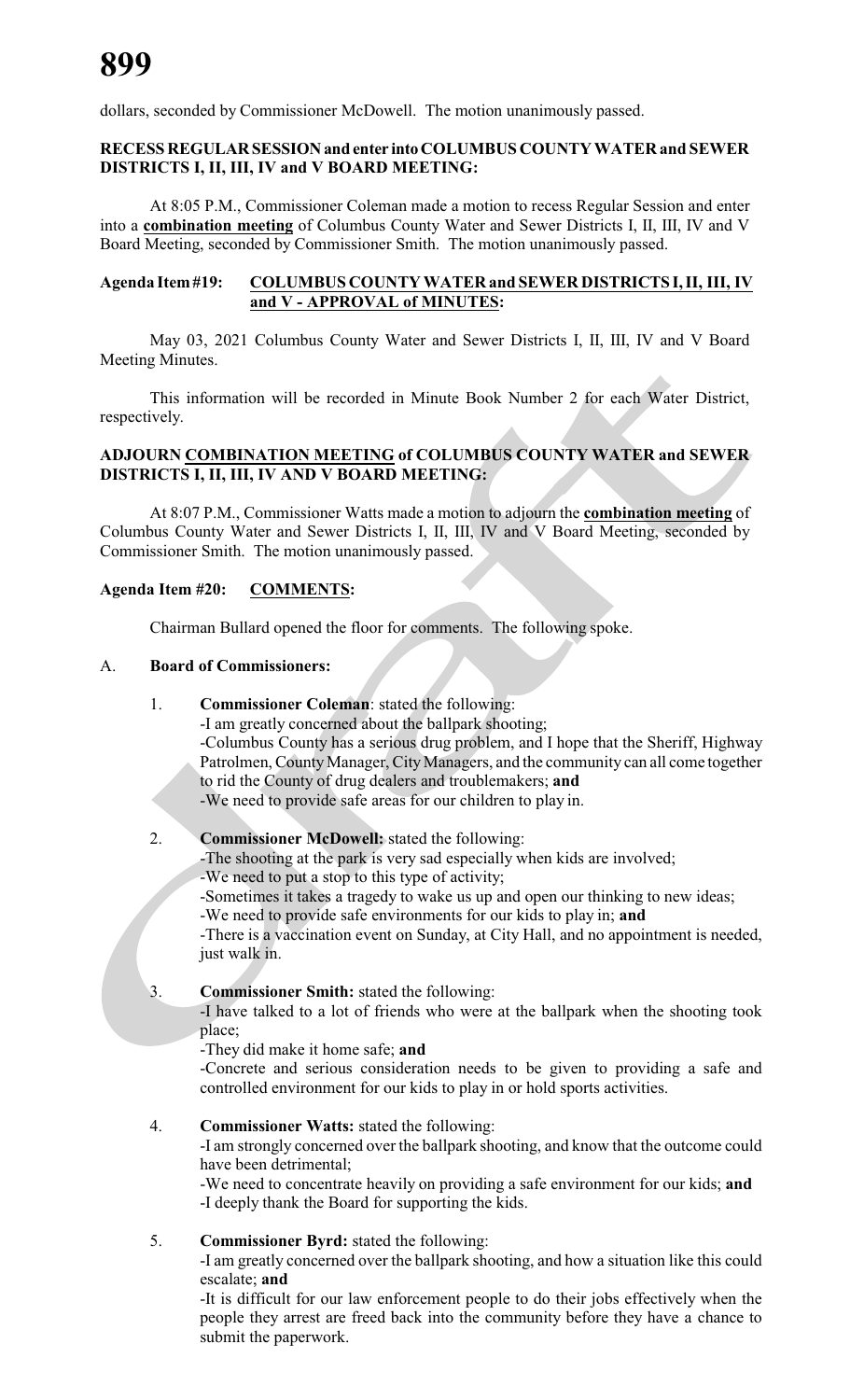

- 6. **Vice Chairman McMillian:** stated the following:
	- -I am concerned over the ballpark shooting, and what the consequences could have been;
	- -I thank the citizens that came out to express their concerns; **and**
		- -The Health Department is still offering vaccinations.
- 7. **Chairman Bullard:** stated the following: -I am greatly concerned over the ballpark shooting; **and** -I would like to thank the County Manager for securing gas for emergency vehicles.

#### B. **County Manager - Edwin J. Madden, Jr.:** stated the following:

- 1. There are relaxed rules regarding gathering and face mask requirements for vaccinated staff;
- 2. All departments will be fully open to the public starting tomorrow;
- 3. Will include continued guidelines for social distancing and masking for unvaccinated;
- 4. Travel restrictions have been lifted; **and**
- 5. I am pleased to introduce Stuart Carroll as the new Maintenance Director who will replace Larry Hayes.

# **RECESS REGULAR SESSION and enter into CLOSED SESSION in ACCORDANCE with N.C.G.S. § 143–318.11(a) (3) ATTORNEY-CLIENT PRIVILEGE and (6) PERSONNEL:**

At 8:18 P.M., Commissioner Byrd made a motion to recess Regular Session and enter into Closed Session in accordance with N.C.G.S. § 143-318.11(a) (3) Attorney-Client Privilege and (6) Personnel, seconded by Commissioner Smith. The motion unanimously passed.

## **Agenda Item #21: CLOSED SESSION in ACCORDANCE with N.C.G.S. § 143-318.11(a) (3) ATTORNEY-CLIENT PRIVILEGE and (6) PERSONNEL**:

No official action was taken.

# **ADJOURN CLOSED SESSION and resume REGULAR SESSION:**

At 8:44 P.M., Commissioner Byrd made a motion to adjourn Closed Session and resume Regular Session, seconded by Commissioner Smith. The motion unanimously passed.

# **READING and APPROVAL of CLOSED SESSION GENERAL ACCOUNT:**

Chairman Bullard requested Amanda Prince, County Attorney, to orally read the Closed Session General Account. Ms. Prince orally read the following: "The County Commissioners discussed opioid litigation with the CountyAttorney. The CountyCommissioners discussed personnel matters with the County Manager. No official action was taken."

Commissioner Byrd made a motion to approve the Closed Session General Account, seconded by Commissioner Smith. The motion unanimously passed.

# **MOTION:**

Commissioner McDowell made a motion to appoint Sheriff Jody Greene as the full-time Animal Control Director, seconded by Commissioner Coleman, effective May 18, 2021. The motion unanimously passed.

# **Agenda Item #22: ADJOURNMENT:**

 At 8:46 P.M., Commissioner Byrd made a motion to adjourn, seconded by Commissioner Coleman. The motion unanimously passed. These minutes were recorded byAmanda Prince, County Attorney, and typed by June B. Hall, Clerk to the Board.

**APPROVED:**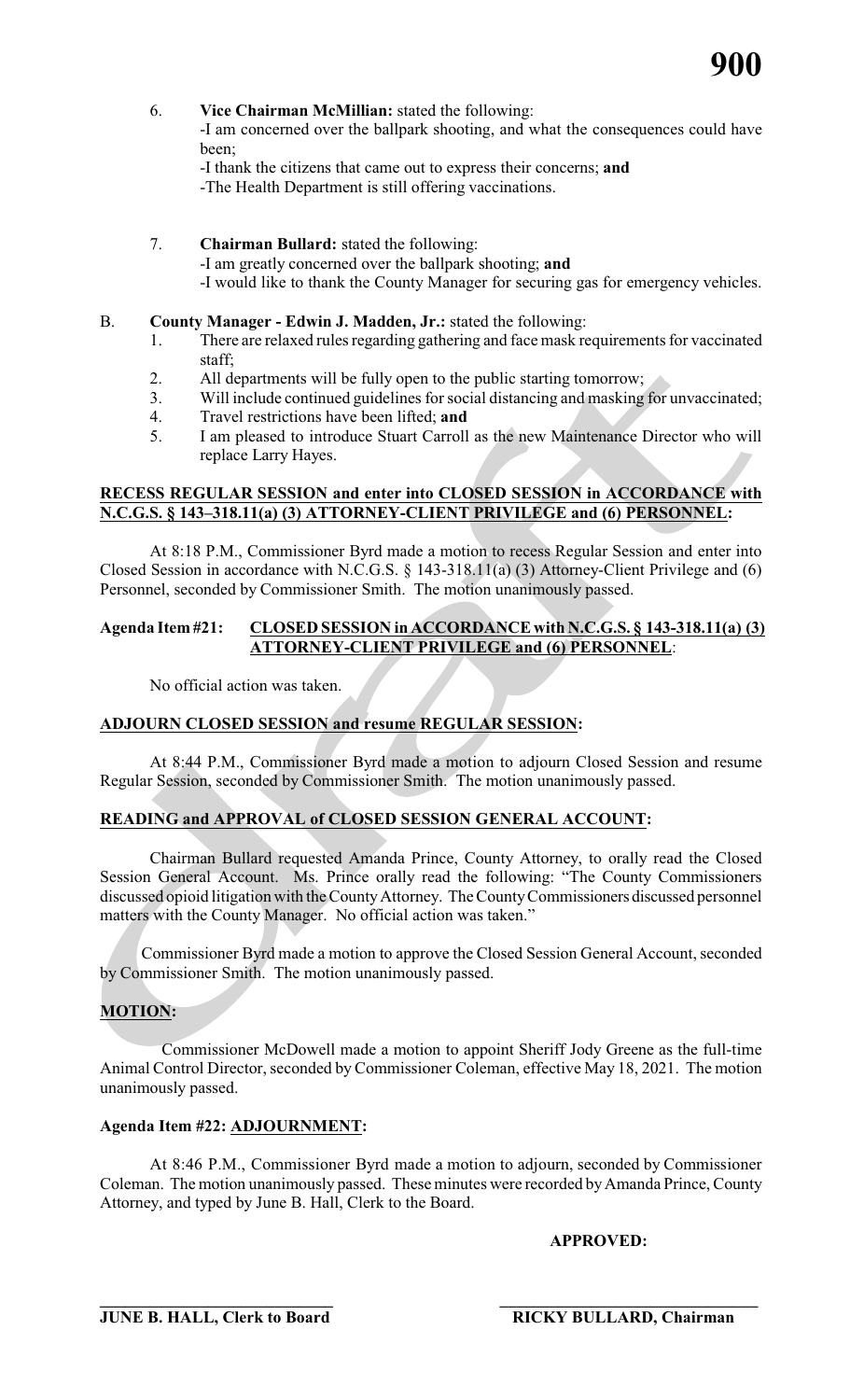The Honorable Columbus County Commissioners met on the above stated date and at the above stated time in the DempseyB. HerringCourthouse Annex, 112 West Smith Street, Whiteville, North Carolina 28472, for the purpose to act as the Columbus County Water and Sewer District I Board.

#### **COMMISSIONERS PRESENT: APPOINTEES PRESENT:**

Giles E. Byrd Lavern Coleman **APPOINTEE ABSENT:** Charles T. McDowell

Ricky Bullard, **Chairman** Edwin H. Madden, Jr., **County Manager** Jerome McMillian, **Vice Chairman** Amanda B. Prince, **County Attorney** Chris Smith Jay Leatherman, **Interim Finance Officer**

Brent Watts June B. Hall, **Clerk to the Board (Excused)**

### **MEETING CALLED TO ORDER:**

At 8:05 P.M., Chairman Ricky Bullard called the **combination meeting** of Columbus County Water and Sewer Districts I, II, III, IV and V Board Meeting to order.

### **Agenda Item#19: COLUMBUSCOUNTY WATER and SEWER DISTRICTS I, II, III, IV and V - APPROVAL of MINUTES:**

May 03, 2021 Columbus County Water and Sewer District 1 Board Meeting.

Commissioner Byrd made a motion to approve the May 03, 2021 Columbus County Water and Sewer District I Board Meeting Minutes, as recorded, seconded by Vice Chairman McMillian. The motion unanimously passed.

#### **ADJOURNMENT:**

At 8:07 P.M., Commissioner Watts made a motion to adjourn, seconded by Commissioner Smith. The motion unanimously passed.

**\_\_\_\_\_\_\_\_\_\_\_\_\_\_\_\_\_\_\_\_\_\_\_\_\_\_\_\_ \_\_\_\_\_\_\_\_\_\_\_\_\_\_\_\_\_\_\_\_\_\_\_\_\_\_\_\_\_\_\_\_\_\_\_\_**

**APPROVED:**

**JUNE B. HALL, Clerk to Board RICKY BULLARD, Chairman**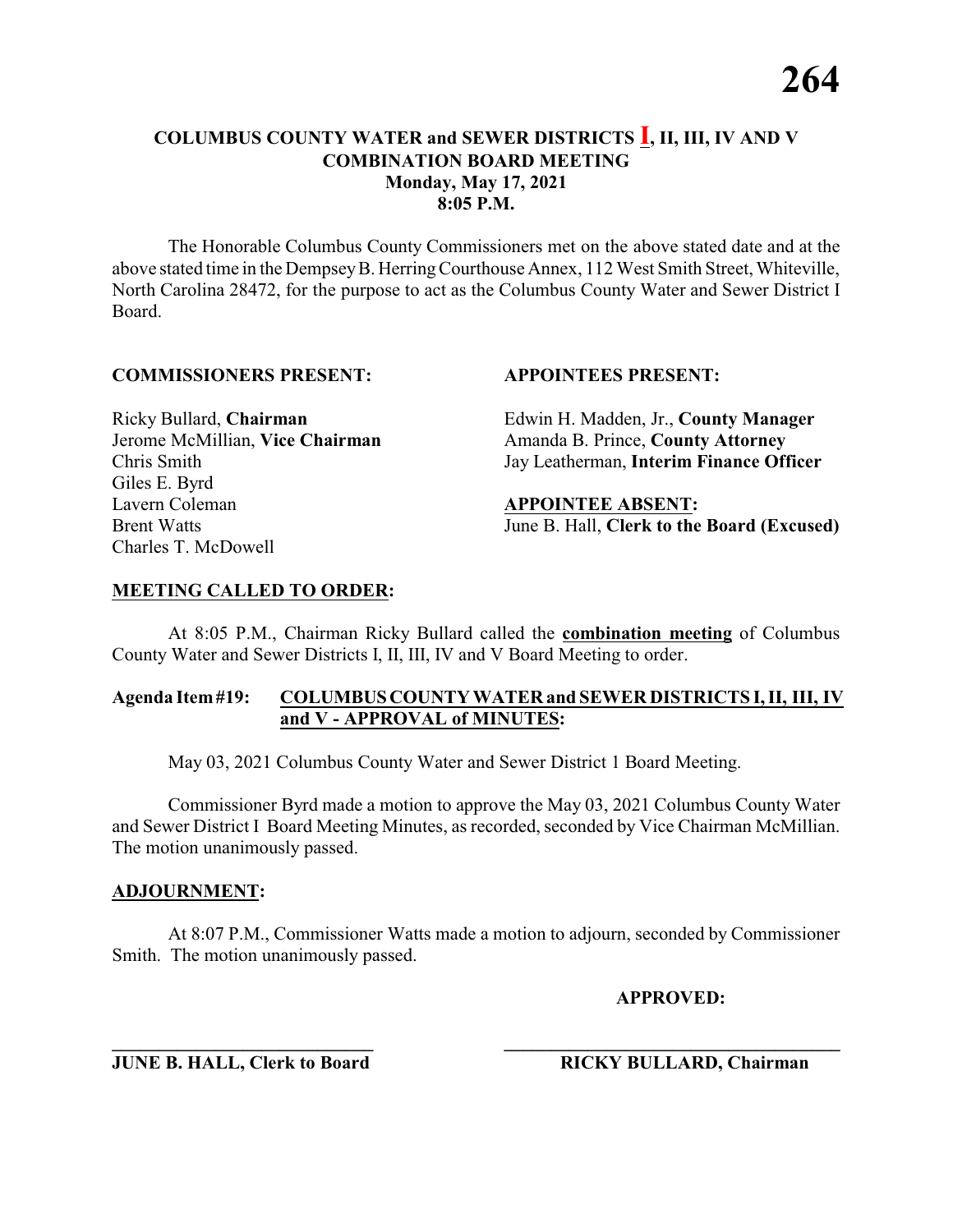The Honorable Columbus County Commissioners met on the above stated date and at the above stated time in the DempseyB. HerringCourthouse Annex, 112 West Smith Street, Whiteville, North Carolina 28472, for the purpose to act as the Columbus County Water and Sewer District II Board.

#### **COMMISSIONERS PRESENT: APPOINTEES PRESENT:**

Giles E. Byrd Lavern Coleman **APPOINTEE ABSENT:** Charles T. McDowell

Ricky Bullard, **Chairman** Edwin H. Madden, Jr., **County Manager** Jerome McMillian, **Vice Chairman** Amanda B. Prince, **County Attorney** Chris Smith Jay Leatherman, **Interim Finance Officer**

Brent Watts June B. Hall, **Clerk to the Board (Excused)**

### **MEETING CALLED TO ORDER:**

At 8:05 P.M., Chairman Ricky Bullard called the **combination meeting** of Columbus County Water and Sewer Districts I, II, III, IV and V Board Meeting to order.

### **Agenda Item#19: COLUMBUSCOUNTY WATER and SEWER DISTRICTS I, II, III, IV and V - APPROVAL of MINUTES:**

May 03, 2021 Columbus County Water and Sewer District II Board Meeting.

Commissioner Byrd made a motion to approve the May 03, 2021 Columbus County Water and Sewer District II Board Meeting Minutes, as recorded, seconded by Vice Chairman McMillian. The motion unanimously passed.

#### **ADJOURNMENT:**

At 8:07 P.M., Commissioner Watts made a motion to adjourn, seconded by Commissioner Smith. The motion unanimously passed.

**\_\_\_\_\_\_\_\_\_\_\_\_\_\_\_\_\_\_\_\_\_\_\_\_\_\_\_\_ \_\_\_\_\_\_\_\_\_\_\_\_\_\_\_\_\_\_\_\_\_\_\_\_\_\_\_\_\_\_\_\_\_\_\_\_**

**APPROVED:**

**JUNE B. HALL, Clerk to Board RICKY BULLARD, Chairman**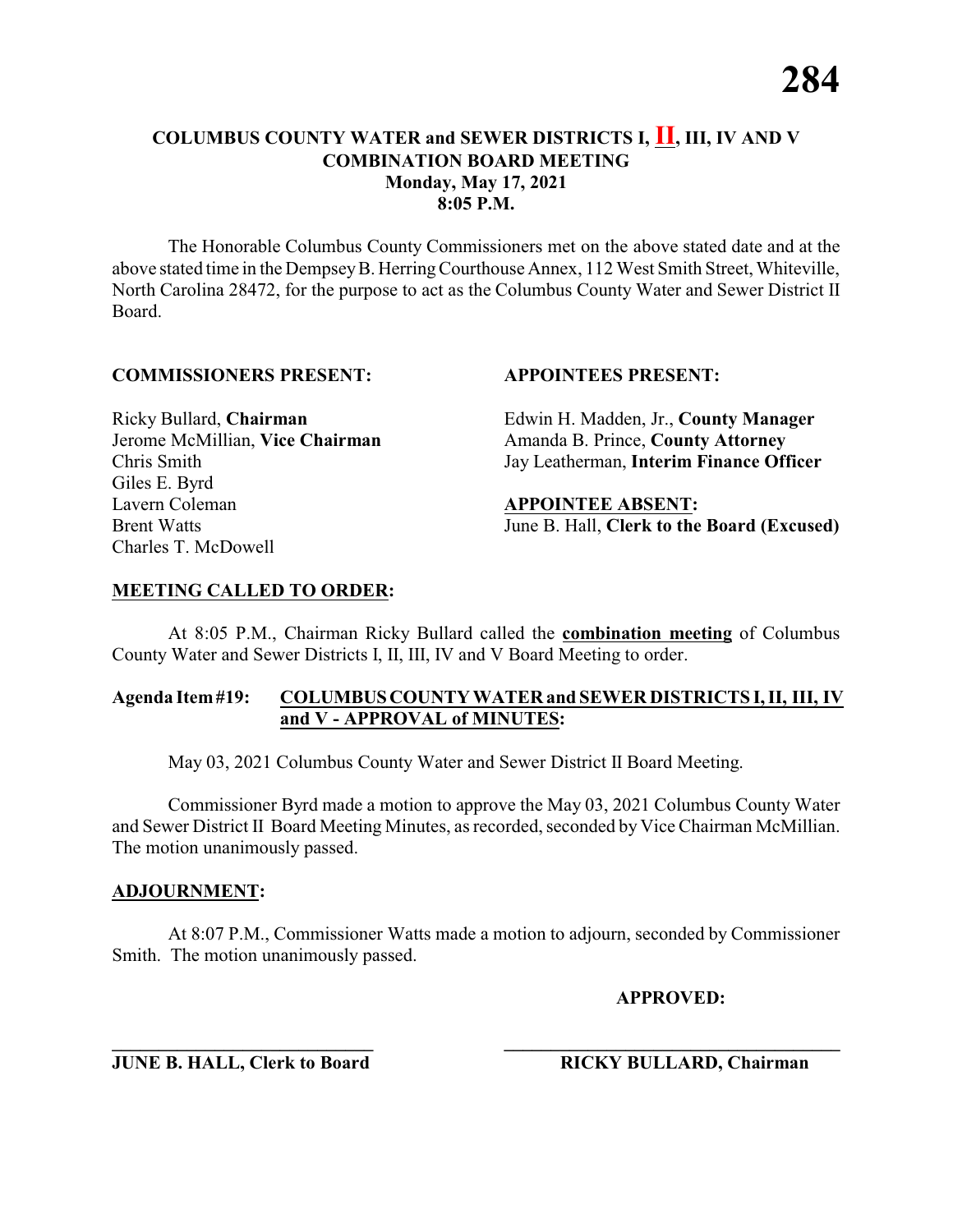The Honorable Columbus County Commissioners met on the above stated date and at the above stated time in the DempseyB. HerringCourthouse Annex, 112 West Smith Street, Whiteville, North Carolina 28472, for the purpose to act as the Columbus County Water and Sewer District III Board.

#### **COMMISSIONERS PRESENT: APPOINTEES PRESENT:**

Giles E. Byrd Lavern Coleman **APPOINTEE ABSENT:** Charles T. McDowell

Ricky Bullard, **Chairman** Edwin H. Madden, Jr., **County Manager** Jerome McMillian, Vice Chairman Amanda B. Prince, County Attorney Chris Smith Jay Leatherman, **Interim Finance Officer**

Brent Watts June B. Hall, **Clerk to the Board (Excused)**

### **MEETING CALLED TO ORDER:**

At 8:05 P.M., Chairman Ricky Bullard called the **combination meeting** of Columbus County Water and Sewer Districts I, II, III, IV and V Board Meeting to order.

### **Agenda Item#19: COLUMBUSCOUNTY WATER and SEWER DISTRICTS I, II, III, IV and V - APPROVAL of MINUTES:**

May 03, 2021 Columbus County Water and Sewer District III Board Meeting.

Commissioner Byrd made a motion to approve the May 03, 2021 Columbus County Water and Sewer District III Board Meeting Minutes, as recorded, seconded by Vice Chairman McMillian. The motion unanimously passed.

#### **ADJOURNMENT:**

At 8:07 P.M., Commissioner Watts made a motion to adjourn, seconded by Commissioner Smith. The motion unanimously passed.

**APPROVED:**

**\_\_\_\_\_\_\_\_\_\_\_\_\_\_\_\_\_\_\_\_\_\_\_\_\_\_\_\_ \_\_\_\_\_\_\_\_\_\_\_\_\_\_\_\_\_\_\_\_\_\_\_\_\_\_\_\_\_\_\_\_\_\_\_\_ JUNE B. HALL, Clerk to Board RICKY BULLARD, Chairman**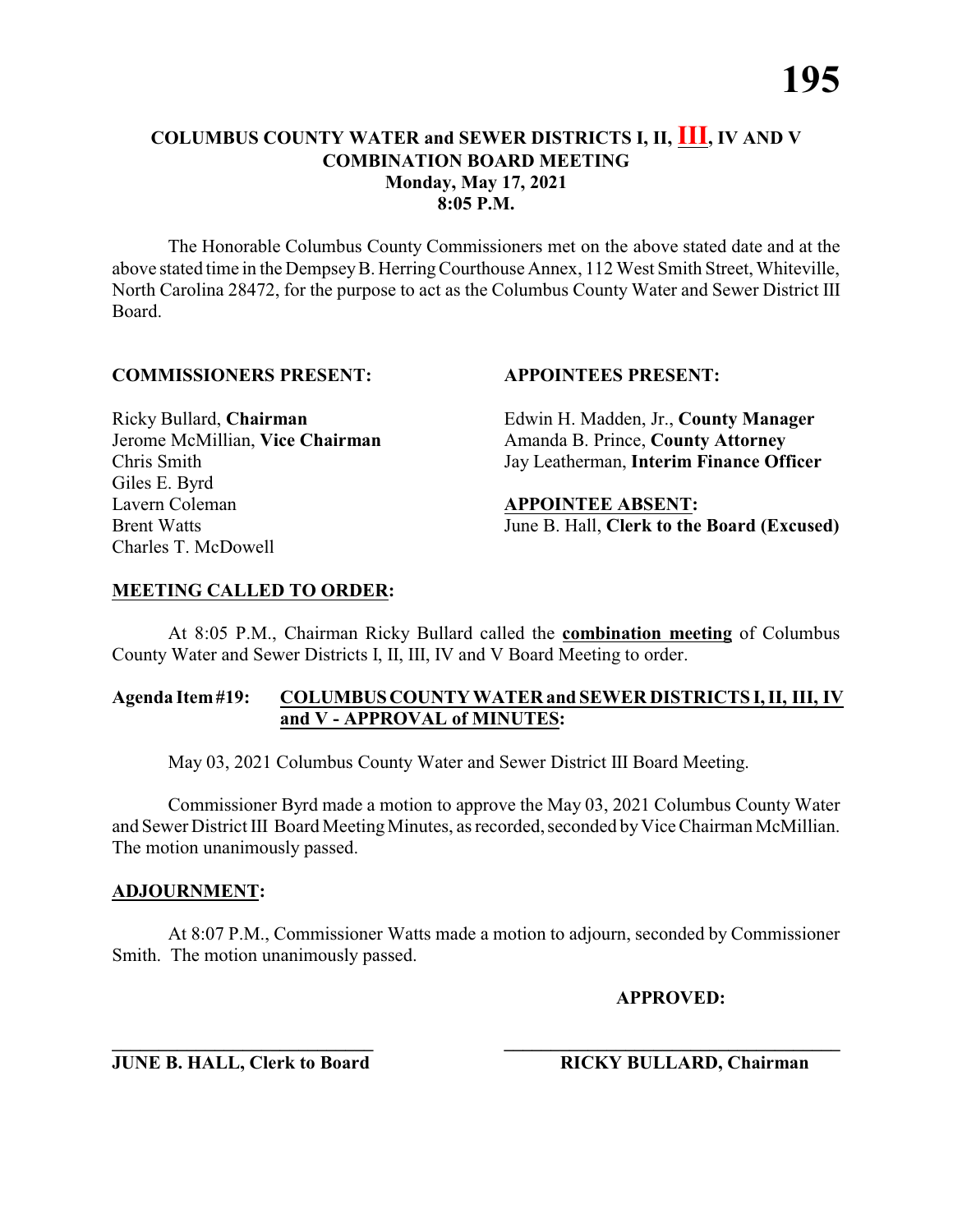The Honorable Columbus County Commissioners met on the above stated date and at the above stated time in the DempseyB. HerringCourthouse Annex, 112 West Smith Street, Whiteville, North Carolina 28472, for the purpose to act as the Columbus County Water and Sewer District IV Board.

#### **COMMISSIONERS PRESENT: APPOINTEES PRESENT:**

Giles E. Byrd Lavern Coleman **APPOINTEE ABSENT:** Charles T. McDowell

Ricky Bullard, **Chairman** Edwin H. Madden, Jr., **County Manager** Jerome McMillian, **Vice Chairman** Amanda B. Prince, **County Attorney** Chris Smith Jay Leatherman, **Interim Finance Officer**

Brent Watts June B. Hall, **Clerk to the Board (Excused)**

### **MEETING CALLED TO ORDER:**

At 8:05 P.M., Chairman Ricky Bullard called the **combination meeting** of Columbus County Water and Sewer Districts I, II, III, IV and V Board Meeting to order.

### **Agenda Item#19: COLUMBUSCOUNTY WATER and SEWER DISTRICTS I, II, III, IV and V - APPROVAL of MINUTES:**

May 03, 2021 Columbus County Water and Sewer District IV Board Meeting.

Commissioner Byrd made a motion to approve the May 03, 2021 Columbus County Water and Sewer District IV Board Meeting Minutes, as recorded, seconded by Vice Chairman McMillian. The motion unanimously passed.

#### **ADJOURNMENT:**

At 8:07 P.M., Commissioner Watts made a motion to adjourn, seconded by Commissioner Smith. The motion unanimously passed.

**APPROVED:**

**\_\_\_\_\_\_\_\_\_\_\_\_\_\_\_\_\_\_\_\_\_\_\_\_\_\_\_\_ \_\_\_\_\_\_\_\_\_\_\_\_\_\_\_\_\_\_\_\_\_\_\_\_\_\_\_\_\_\_\_\_\_\_\_\_ JUNE B. HALL, Clerk to Board RICKY BULLARD, Chairman**